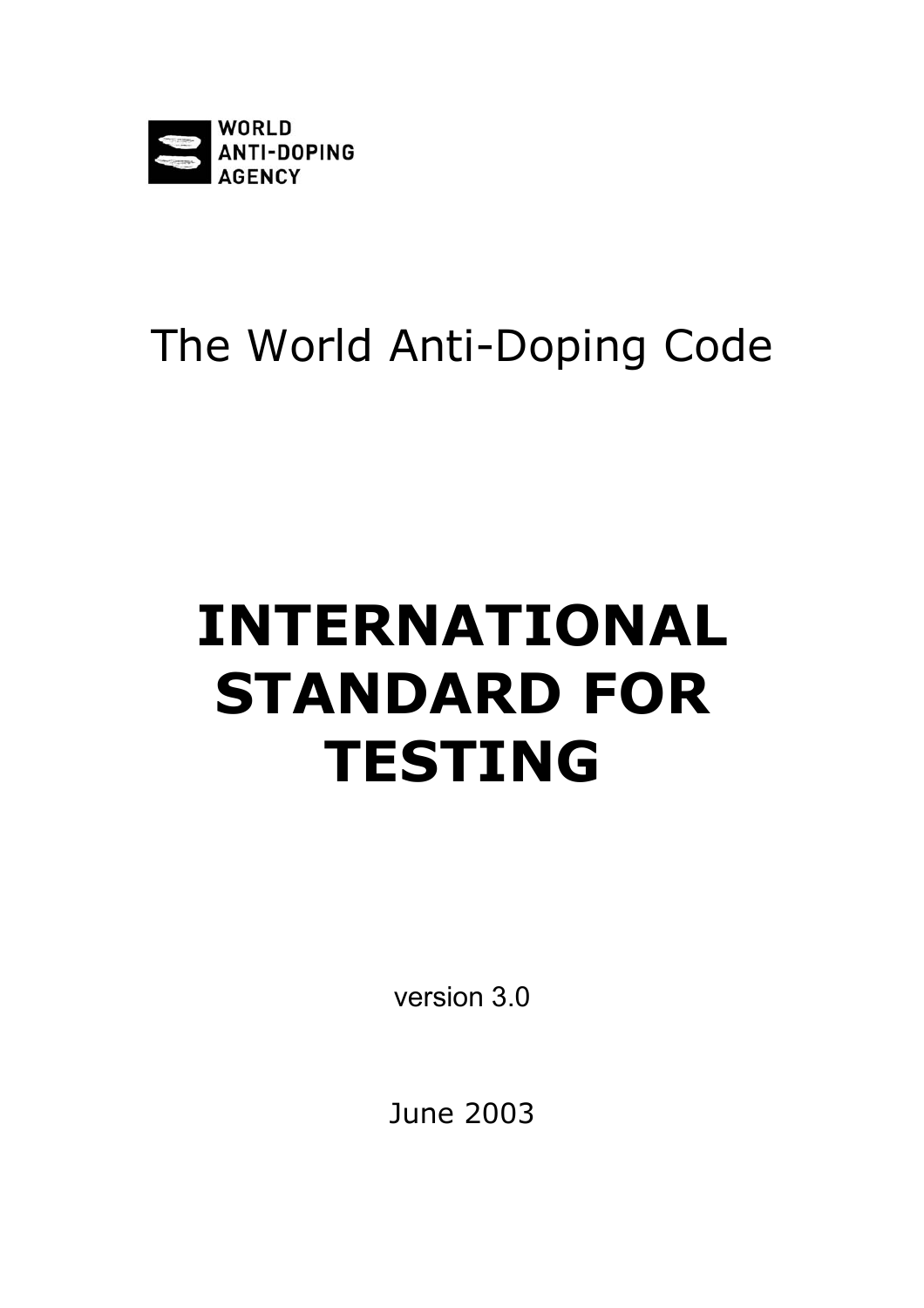# **PREAMBLE**

World Anti-Doping Code *International Standard* for *Testing* is a mandatory *International Standard* developed as part of the World Anti-Doping Program.

The *International Standard* for *Testing* is extracted from the proposed ISO International Standard for Doping Control (ISO ISDC) which is being prepared by an expert group within the International Anti-Doping Arrangement (IADA) and *WADA*. The ISO ISDC is based on the IADA International Standard for Doping Control (ISDC)/ISO PAS 18873 (1999). *WADA* supports and is an active partner with IADA in developing the Proposed ISO ISDC to a full ISO standard. The ISO process is expected to be completed in mid 2004.

Version 1.0 of the *International Standard* for *Testing* was circulated to *Signatories* and governments for review and comments in November 2002. Version 2.0 was based on the comments and proposals received from *Signatories* and governments.

All *Signatories* and governments were consulted and have had the opportunity to review and provide comments on version 2.0. This draft version 3.0 will be presented for approval to the *WADA* Executive Committee on June 7th 2003.

The official text of the *International Standard* for *Testing* shall be maintained by *WADA* and shall be published in English and French. In the event of any conflict between the English and French versions, the English version shall prevail.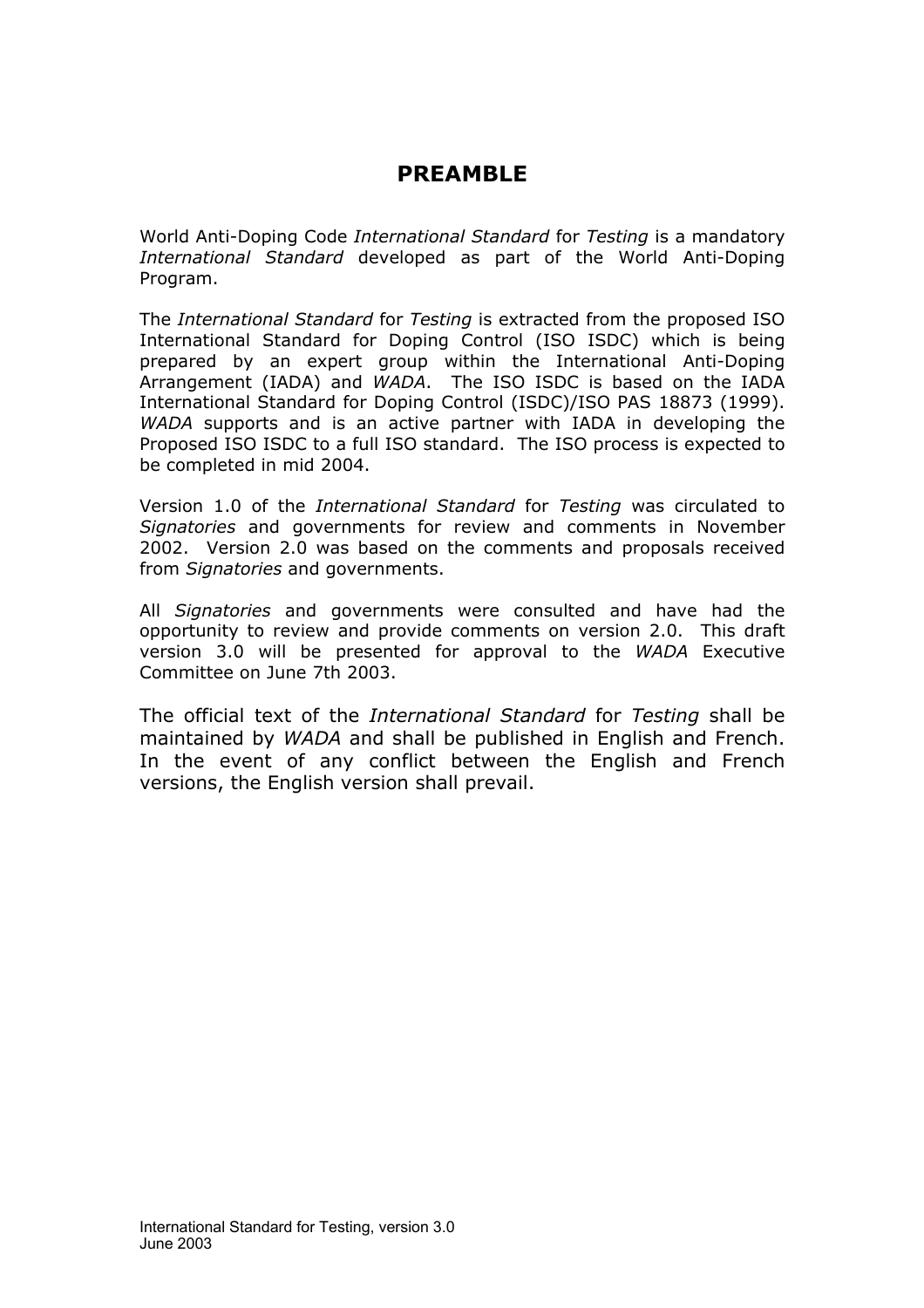# **TABLE OF CONTENT**

| PART ONE: INTRODUCTION, CODE PROVISIONS AND |                                                                     |  |
|---------------------------------------------|---------------------------------------------------------------------|--|
|                                             |                                                                     |  |
| 1.0                                         |                                                                     |  |
| 2.0                                         |                                                                     |  |
| 3.0                                         |                                                                     |  |
| 3.1                                         |                                                                     |  |
| 3.2                                         | Defined Terms from the International Standard for Testing .10       |  |
|                                             |                                                                     |  |
| 4.0                                         |                                                                     |  |
| 4.1                                         |                                                                     |  |
| 4.2                                         |                                                                     |  |
| 4.3                                         | Requirements for establishing the Registered Testing Pool12         |  |
| 4.4                                         | Requirements for collecting Athlete whereabouts information         |  |
|                                             | for the purposes of Out of Competition Testing                      |  |
| 4.5                                         |                                                                     |  |
| 4.6                                         |                                                                     |  |
| 5.0                                         |                                                                     |  |
| 5.1                                         |                                                                     |  |
| 5.2<br>5.3                                  |                                                                     |  |
|                                             | Requirements prior to notification of Athletes16                    |  |
| 5.4                                         | Requirements for notification of Athletes 17                        |  |
| 6.0<br>6.1                                  | Preparing for the Sample Collection Session 19                      |  |
| 6.2                                         |                                                                     |  |
| 6.3                                         | Requirements for preparing for the Sample Collection Session        |  |
|                                             |                                                                     |  |
| 7.0                                         | Conducting the Sample Collection Session 21                         |  |
| 7.1                                         |                                                                     |  |
| 7.2                                         |                                                                     |  |
| 7.3                                         |                                                                     |  |
| 7.4                                         |                                                                     |  |
| 8.0                                         |                                                                     |  |
| 8.1                                         |                                                                     |  |
| 8.2                                         |                                                                     |  |
| 8.3                                         | Requirements for Security/post test administration24                |  |
| 9.0                                         | Transport of Samples and documentation 24                           |  |
| 9.1                                         |                                                                     |  |
| 9.2                                         |                                                                     |  |
| 9.3                                         | Requirements for transport of Samples and documentation.25          |  |
|                                             |                                                                     |  |
|                                             | Annex A - Investigating a possible failure to comply  26            |  |
|                                             | Annex B - Modifications for Athletes with disabilities 28           |  |
|                                             |                                                                     |  |
|                                             |                                                                     |  |
|                                             | Annex E - Urine Samples - Insufficient volume 36                    |  |
|                                             | Annex F - Urine Samples - Samples that do not meet laboratory pH or |  |
|                                             |                                                                     |  |
|                                             | Annex G - Sample Collection Personnel Requirements 40               |  |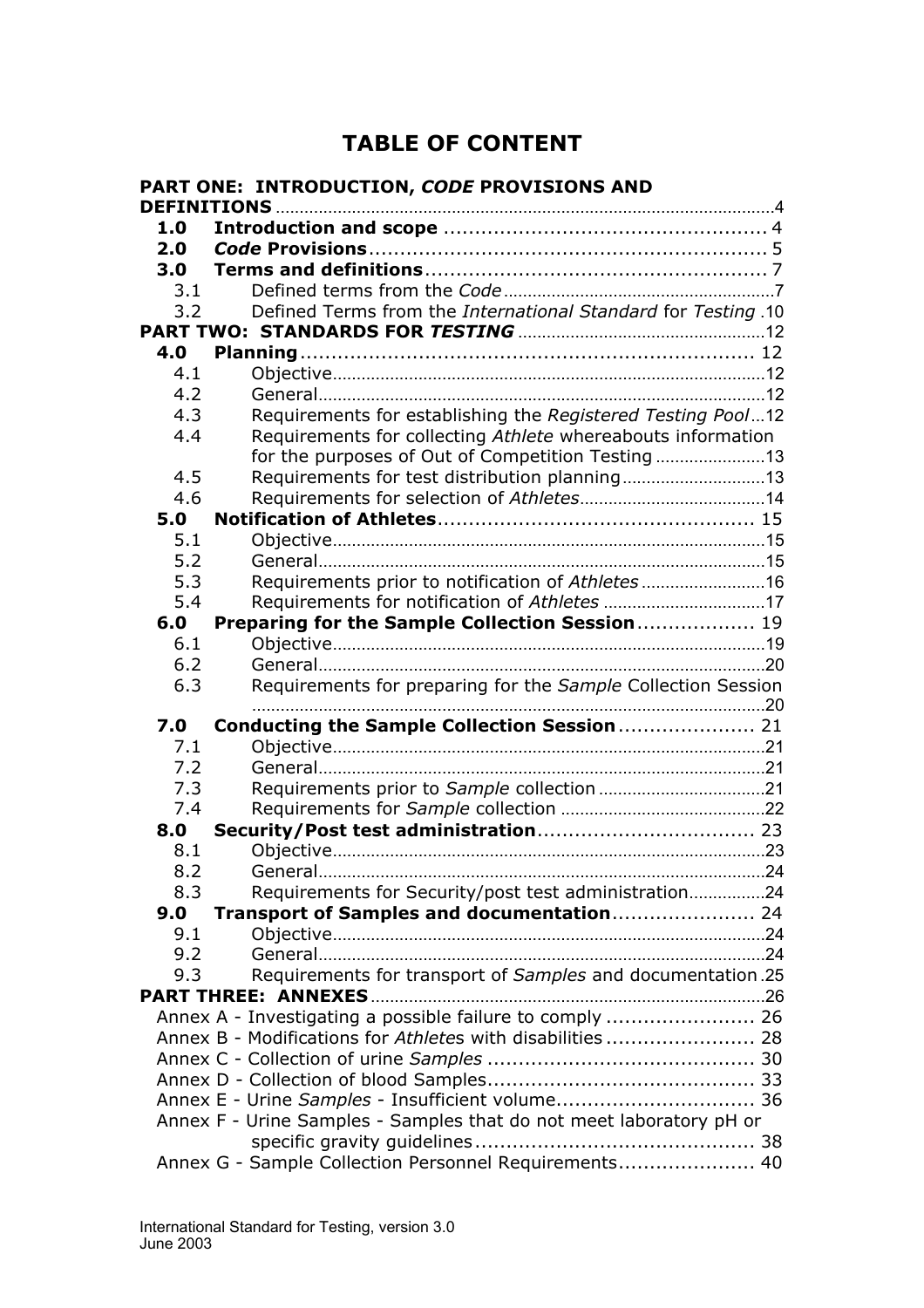# <span id="page-3-0"></span>**PART ONE: INTRODUCTION,** *CODE* **PROVISIONS AND DEFINITIONS**

# **1.0 Introduction and scope**

The main purpose of *International Standard* for *Testing* is to plan for effective *Testing* and to maintain the integrity and identity of the *Sample*s, from notifying the *Athlete* to transporting *Samples* for analysis.

The *International Standard* for *Testing* includes standards for test distribution planning, notification of *Athletes*, preparing for and conducting *Sample* collection, security/post test administration and transport of *Samples*.

The *International Standard* for *Testing*, including all annexes, is mandatory for all *Signatories* to the *Code*.

The World Anti-Doping Program encompasses all of the elements needed in order to ensure optimal harmonization and best practice in international and national anti-doping programs. The main elements are: the *Code* (Level 1), *International Standards* (Level 2), and Models of Best Practice (Level 3).

In the introduction to the *Code,* the purpose and implementation of the *International Standards* are summarized as follows:

*"International Standards* for different technical and operational areas within the anti-doping program will be developed in consultation with the *Signatories* and governments and approved by *WADA*. The purpose of the *International Standards* is harmonization among *Anti-Doping Organizations* responsible for specific technical and operational parts of the anti-doping programs. Adherence to the *International Standards* is mandatory for compliance with the *Code*. The *International Standards* may be revised from time to time by the *WADA* Executive Committee after reasonable consultation with the *Signatories* and governments. Unless provided otherwise in the *Code*, *International Standards* and all revisions shall become effective on the date specified in the *International Standard* or revision."

The standards included in the *International Standard* for *Testing* are extracted from the ISO International Standard for Doping Control (ISO ISDC), which also includes management and support processes for *Testing* activities

Definitions specified in the *Code* are written in italics. Additional definitions specific to the *International Standard* for *Testing* are underlined.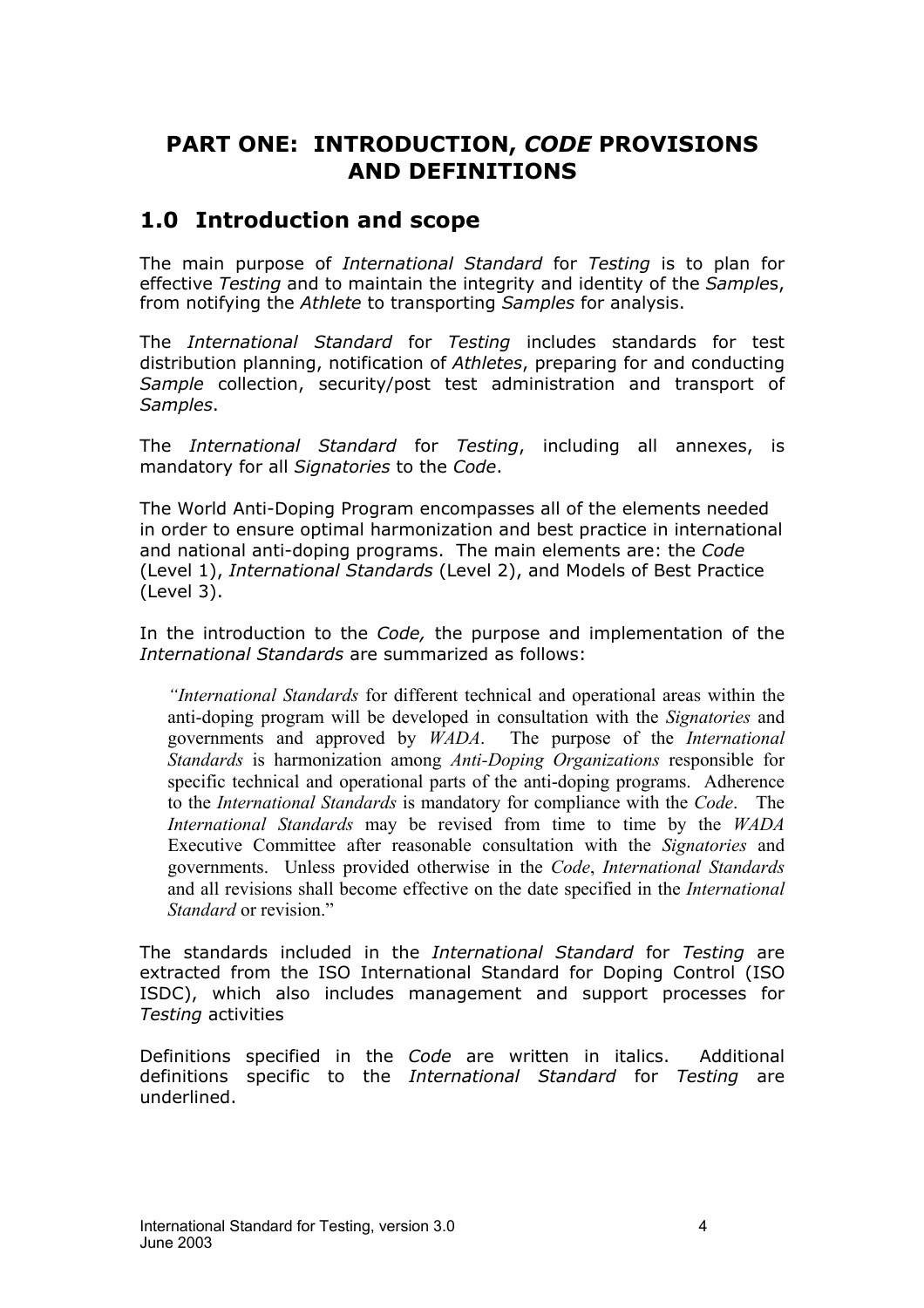# <span id="page-4-0"></span>**2.0** *Code* **Provisions**

The following articles in the *Code* directly address the *International Standard* for *Testing*:

#### *Code* **Article 2 Anti-Doping Rule Violations:**

**2.3** Refusing, or failing without compelling justification, to submit to *Sample* collection after notification as authorized in applicable anti-doping rules or otherwise evading *Sample* collection.

**2.4** Violation of applicable requirements regarding *Athlete* availability for *Out-of-Competition Testing* including failure to provide required whereabouts information and missed tests which are declared based on reasonable rules.

**2.5** *Tampering*, or *Attempting* to tamper, with any part of *Doping Control*.

**2.8** Administration or *Attempted* administration of a *Prohibited Substance* or *Prohibited Method* to any *Athlete*, or assisting, encouraging, aiding, abetting, covering up or any other type of complicity involving an anti-doping rule violation or any *Attempted* violation.

#### *Code* **Article 3 Proof of Doping:**

**3.2.2** Departures from the *International Standard* for *Testing* which did not cause an *Adverse Analytical Finding* or other anti-doping rule violation shall not invalidate such results. If the *Athlete* establishes that departures from the *International Standard* occurred during *Testing* then the *Anti-Doping Organization* shall have the burden to establish that such departures did not cause the *Adverse Analytical Finding* or the factual basis for the anti-doping rule violation.

#### *Code* **Article 5** *Testing***:**

**5.1 Test Distribution Planning.** *Anti-Doping Organizations* conducting *Testing* shall in coordination with other *Anti-Doping Organizations* conducting *Testing* on the same *Athlete* pool:

- **5.1.1** Plan and implement an effective number of *In-Competition* and *Out-of-Competition* tests. Each International Federation shall establish a *Registered Testing Pool* for *International-Level Athletes* in its sport, and each *National Anti-Doping Organization* shall establish a national *Registered Testing Pool* for *Athletes* in its country. The national-level pool shall include *International-Level Athletes* from that country as well as other national-level *Athletes*. Each International Federation and *National Anti-Doping Organization* shall plan and conduct *In-Competition* and *Out-of-Competition Testing* on its *Registered Testing Pool*.
- **5.1.2** Make *No Advance Notice Testing* a priority.

**5.1.3** Conduct *Target Testing*.

**5.2 Standards for** *Testing***.** *Anti-Doping Organizations* conducting *Testing* shall conduct such *Testing* in conformity with the *International Standard* for *Testing*.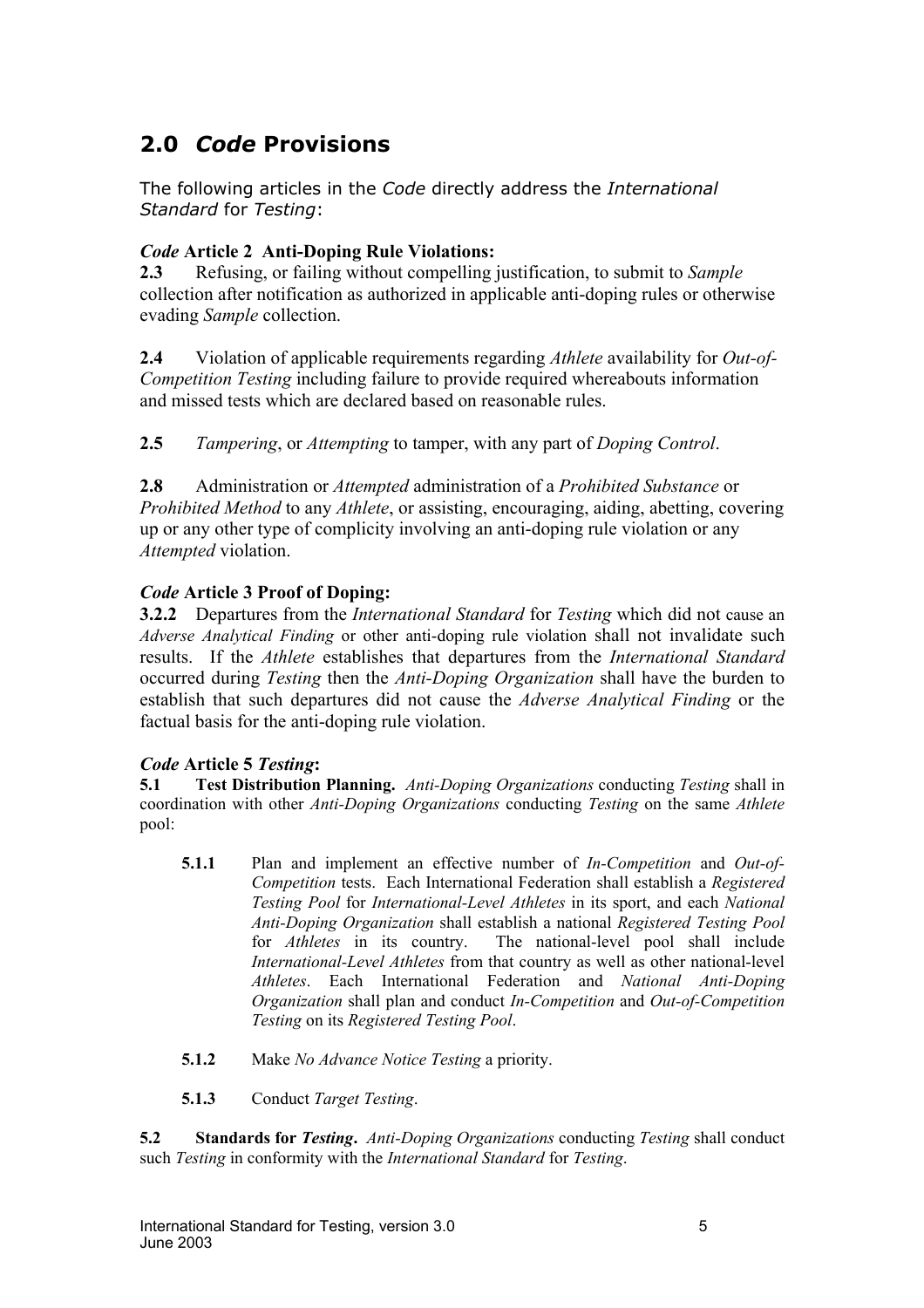#### *Code* **Article 7 Results Management:**

**7.3 Further Review of** *Adverse Analytical Finding* **Where Required by** *Prohibited List***.** The *Anti-Doping Organization* or other reviewing body established by such organization shall also conduct any follow-up investigation as may be required by the *Prohibited List*. Upon completion of such follow-up investigation, the *Anti-Doping Organization* shall promptly notify the *Athlete* regarding the results of the follow-up investigation and whether or not the *Anti-Doping Organization* asserts that an anti-doping rule was violated.

#### *Code* **Article 10 Sanctions on Individuals:**

**10.10 Reinstatement** *Testing***.** As a condition to regaining eligibility at the end of a specified period of *Ineligibility*, an *Athlete* must, during any period of *Provisional Suspension* or *Ineligibility*, make him or herself available for *Out-of-Competition Testing* by any *Anti-Doping Organization* having *Testing* jurisdiction, and must, if requested, provide current and accurate whereabouts information. If an *Athlete* subject to a period of *Ineligibility* retires from sport and is removed from *Out-of-Competition Testing* pools and later seeks reinstatement, the *Athlete* shall not be eligible for reinstatement until the *Athlete* has notified relevant *Anti-Doping Organizations* and has been subject to *Out-of-Competition Testing* for a period of time equal to the period of *Ineligibility* remaining as of the date the *Athlete* had retired.

#### *Code* **Article 14 Confidentiality and Reporting:**

**14.3** *Athlete* **Whereabouts Information.** *Athletes* who have been identified by their International Federation or *National Anti-Doping Organization* for inclusion in an *Out-of-Competition Testing* pool shall provide accurate, current location information. The International Federations and *National Anti-Doping Organizations* shall coordinate the identification of *Athletes* and the collecting of current location information and shall submit it to *WADA*.

*WADA* shall make this information accessible to other *Anti-Doping Organizations* having authority to test the *Athlete* as provided in Article 15. This information shall be maintained in strict confidence at all times; shall be used exclusively for purposes of planning, coordinating or conducting *Testing*; and shall be destroyed after it is no longer relevant for these purposes.

**14.5** *Doping Control* **Information Clearing House.** *WADA* shall act as a central clearing house for *Doping Control Testing* data and results for *International-Level Athletes* and national-level *Athletes* that have been included in their *National Anti-Doping Organization's Registered Testing* Pool. To facilitate coordinated test distribution planning and to avoid unnecessary duplication in *Testing* by the various *Anti-Doping Organizations*, each *Anti-Doping Organization* shall report all *In-Competition* and *Out-of-Competition* tests on such *Athletes* to the *WADA* clearinghouse as soon as possible after such tests have been conducted. *WADA* shall make this information accessible to the *Athlete*, the *Athlete's* National Federation, *National Olympic Committee* or National Paralympic Committee, *National Anti-Doping Organization*, International Federation, and the International Olympic Committee or International Paralympic Committee. Private information regarding an *Athlete* shall be maintained by *WADA* in strict confidence. *WADA* shall, at least annually, publish statistical reports summarizing such information.

#### *Code* **Article 15 Clarification of** *Doping Control* **Responsibilities:**

**15.1** *Event Testing***.** The collection of *Samples* for *Doping Control* does and should take place at both *International Events* and National *Events*. However, only a single organization should be responsible for initiating and directing *Testing* during an *Event*. At *International Events*, the collection of *Doping Control Samples* shall be initiated and directed by the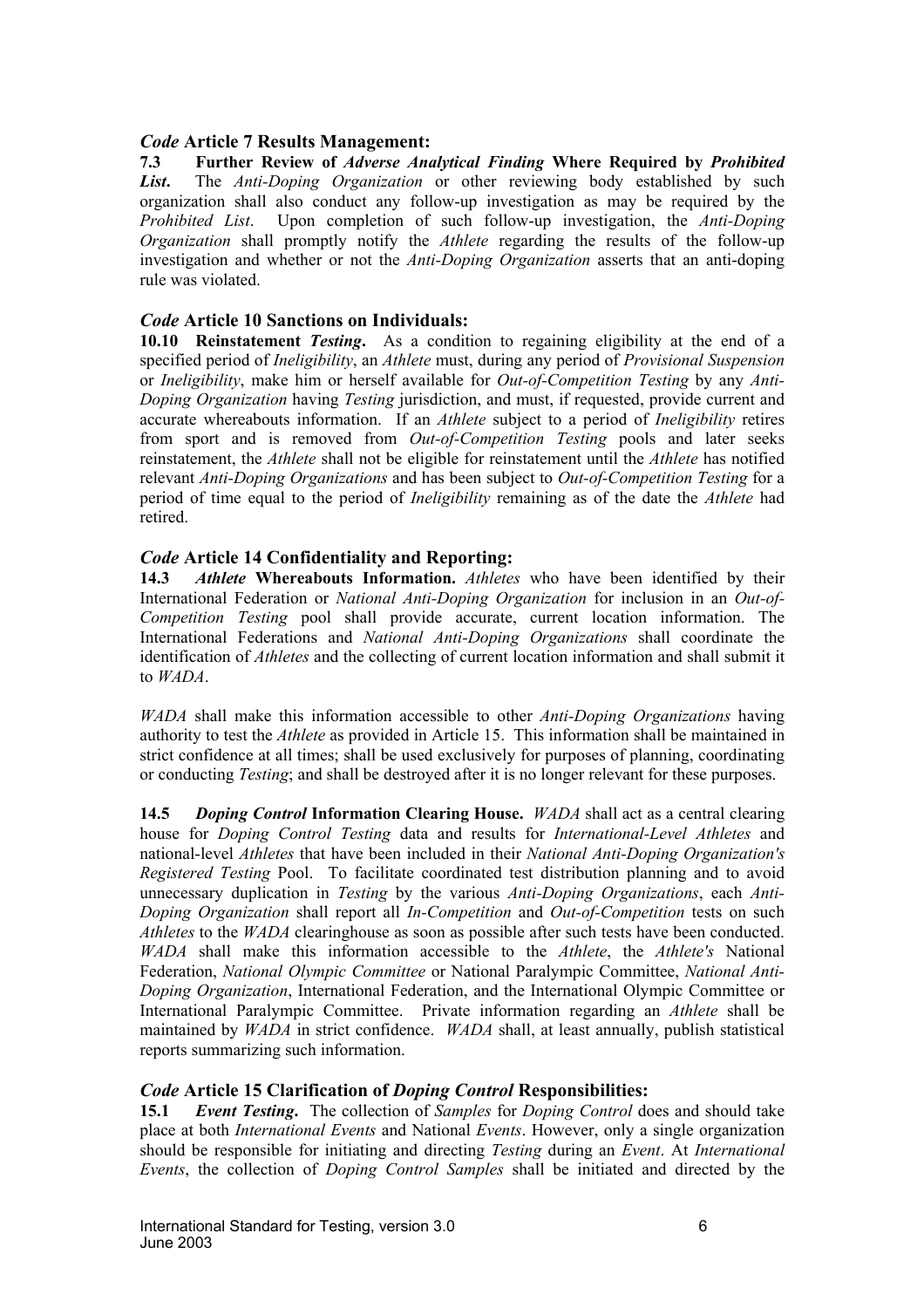<span id="page-6-0"></span>international organization which is the ruling body for the *Event* (e.g., the IOC for the Olympic Games, the International Federation for a World Championship, and PASO for the Pan American Games). If the international organization decides not to conduct any *Testing* at such an *Event*, the *National Anti-Doping Organization* for the country where the *Event* occurs may, in coordination with and with the approval of the international organization or *WADA*, initiate and conduct such *Testing*. At National *Events*, the collection of *Doping Control Samples* shall be initiated and directed by the designated *National Anti-Doping Organization* of that country.

**15.2** *Out-of-Competition Testing***.** *Out-of-Competition Testing* is and should be initiated and directed by both international and national organizations. *Out-of-Competition Testing* may be initiated and directed by: (a) *WADA*; (b) the IOC or IPC in connection with the Olympic Games or Paralympic Games; (c) the *Athlete's* International Federation; (d) the *Athlete's National Anti-Doping Organization*; or (e) the *National Anti-Doping Organization* of any country where the *Athlete* is present. *Out-of-Competition Testing* should be coordinated through *WADA* in order to maximize the effectiveness of the combined *Testing* effort and to avoid unnecessary repetitive *Testing* of individual *Athletes*.

**15.4 Mutual Recognition.** Subject to the right to appeal provided in Article 13, the *Testing*, therapeutic use exemptions and hearing results or other final adjudications of any *Signatory* which are consistent with the *Code* and are within that *Signatory's* authority, shall be recognized and respected by all other *Signatories*. *Signatories* may recognize the same actions of other bodies which have not accepted the *Code* if the rules of those bodies are otherwise consistent with the *Code*.

# **3.0 Terms and definitions**

# **3.1 Defined terms from the** *Code*

*Adverse Analytical Finding:* A report from a laboratory or other approved *Testing* entity that identifies in a *Specimen* the presence of a *Prohibited Substance* or its *Metabolites* or *Markers* (including elevated quantities of endogenous substances) or evidence of the *Use* of a *Prohibited Method*.

*Anti-Doping Organization:* A *Signatory* that is responsible for adopting rules, for initiating, implementing or enforcing any part of the *Doping Control* process. This includes, for example, the International Olympic Committee, the International Paralympic Committee, other *Major Event Organizations* that conduct *Testing* at their *Events*, *WADA*, International Federations, and *National Anti-Doping Organizations.*

*Athlete:* For purposes of *Doping Control*, any *Person* who participates in sport at the international level (as defined by each International Federation) or national level (as defined by each *National Anti-Doping Organization*) and any additional *Person* who participates in sport at a lower level if designated by the *Person's National Anti-Doping Organization*. For purposes of anti-doping information and education, any *Person* who participates in sport under the authority of any *Signatory*, government, or other sports organization accepting the *Code*.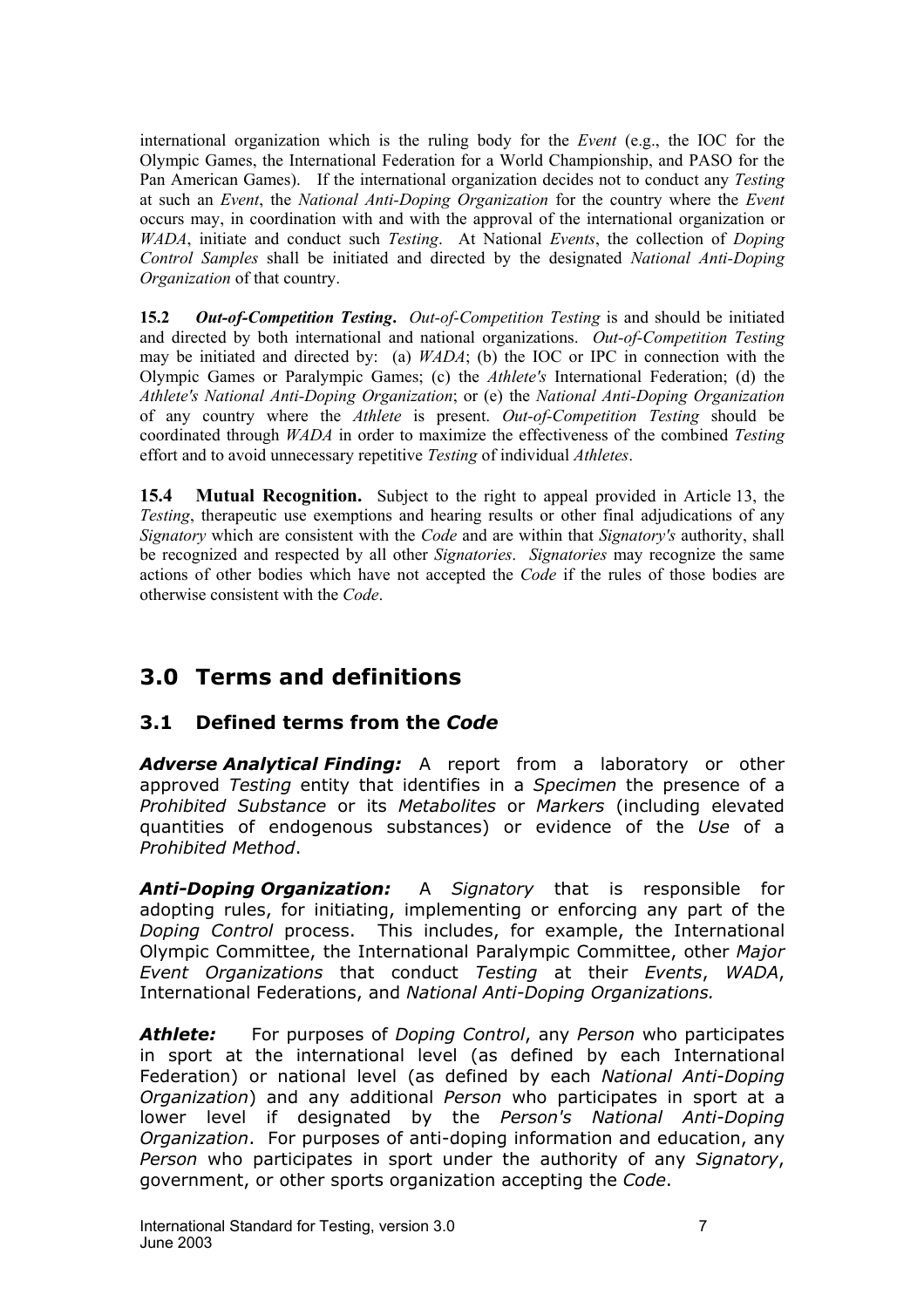*Code:* The World Anti-Doping *Code*.

*Competition:* A single race, match, game or singular athletic contest. For example, the finals of the Olympic 100-meter dash. For stage races and other athletic contests where prizes are awarded on a daily or other interim basis, the distinction between a *Competition* and an *Event* will be as provided in the rules of the applicable International Federation.

*Consequences of Anti-Doping Rules Violations*: An *Athlete*'s or other *Person's* violation of an anti-doping rule may result in one or more of the following: (a) *Disqualification* means the *Athlete's* results in a particular *Competition* or *Event* are invalidated, with all resulting consequences including forfeiture of any medals, points and prizes; (b) *Ineligibility* means the *Athlete* or other *Person* is barred for a specified period of time from participating in any *Competition* or other activity or funding as provided in Article 10.9; and (c) *Provisional Suspension* means the *Athlete* or other Person is barred temporarily from participating in any *Competition* prior to the final decision at a hearing conducted under Article 8 (Right to a Fair Hearing).

*Doping Control:* The process including test distribution planning, *Sample* collection and handling, laboratory analysis, results management, hearings and appeals.

*Event:* A series of individual *Competitions* conducted together under one ruling body (e.g., the Olympic Games, FINA World Championships, or Pan American Games).

*In-Competition:* For purposes of differentiating between *In-Competition* and *Out-of-Competition Testing*, unless provided otherwise in the rules of an International Federation or other relevant *Anti-Doping Organization*, an *In-Competition* test is a test where an *Athlete* is selected for *Testing* in connection with a specific *Competition.*

*Independent Observer Program:* A team of observers, under the supervision of *WADA*, who observe the *Doping Control* process at certain *Events* and report on observations. If *WADA* is *Testing In-Competition* at an *Event*, the observers shall be supervised by an independent organization.

*Ineligibility:* See *Consequences of Anti-Doping Rules Violations* above.

*International Event:* An *Event* where the International Olympic Committee, the International Paralympic Committee, an International Federation, a *Major Event Organization,* or another international sport organization is the ruling body for the *Event* or appoints the technical officials for the *Event.*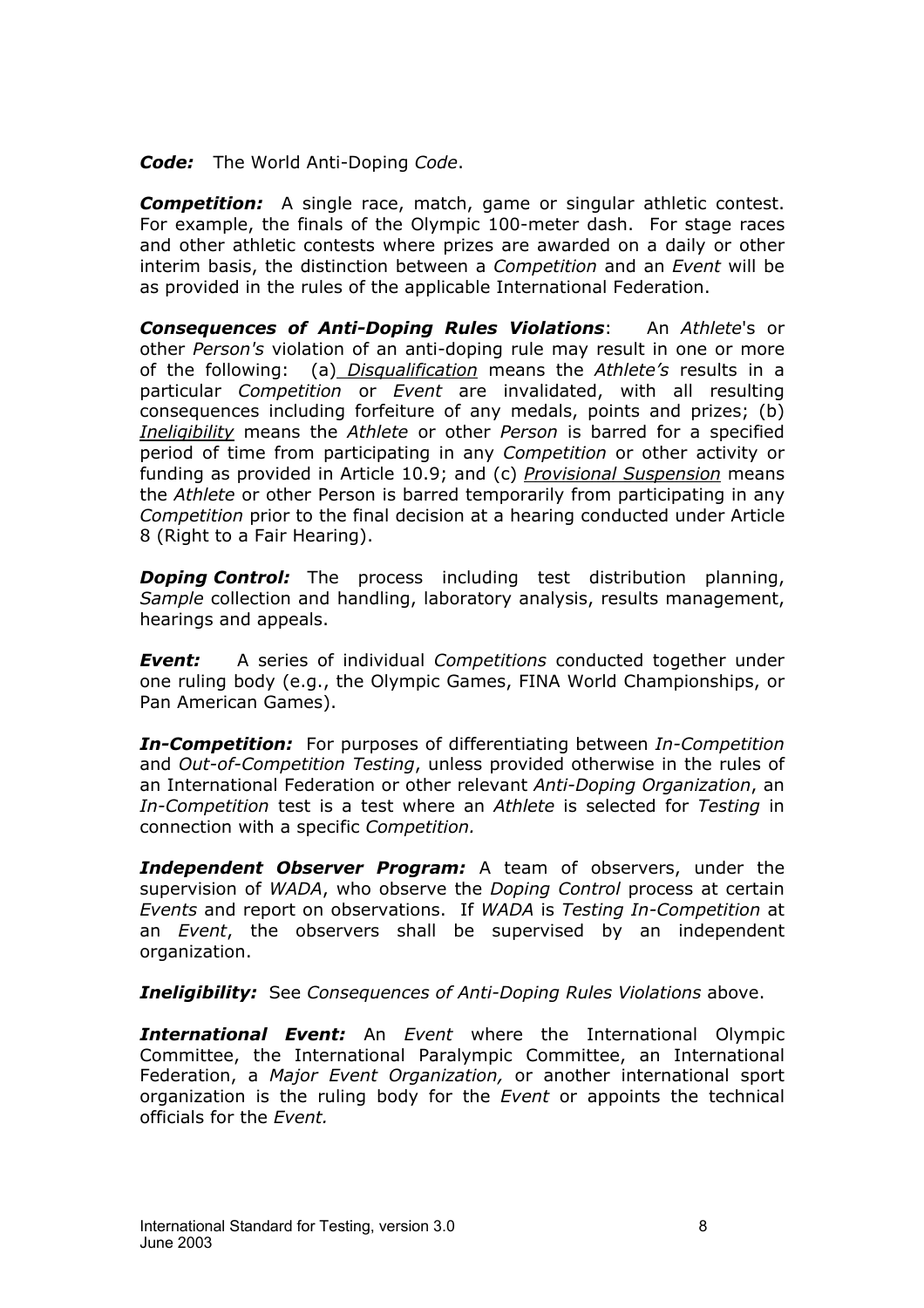*International-Level Athlete: Athletes* designated by one or more International Federations as being within the *Registered Testing* P*ool* for an International Federation.

*International Standard:* A standard adopted by *WADA* in support of the *Code*. Compliance with an *International Standard* (as opposed to another alternative standard, practice or procedure) shall be sufficient to conclude that the procedures addressed by the *International Standard* were performed properly.

*Minor:* A natural *Person* who has not reached the age of majority as established by the applicable laws of his or her country of residence.

*National Anti-Doping Organization:* The entity(ies) designated by each country as possessing the primary authority and responsibility to adopt and implement anti-doping rules, direct the collection of *Samples*, the management of test results, and the conduct of hearings, all at the national level. If this designation has not been made by the competent public authority (ies), the entity shall be the country's *National Olympic Committee* or its designee.

*National Olympic Committee:* The organization recognized by the International Olympic Committee. The term *National Olympic Committee* shall also include the National Sport Confederation in those countries where the National Sport Confederation assumes typical *National Olympic Committee* responsibilities in the anti-doping area.

*No Advance Notice:* A *Doping Control* which takes place with no advance warning to the *Athlete* and where the *Athlete* is continuously chaperoned from the moment of notification through *Sample* provision.

*Out-of-Competition:* Any *Doping Control* which is not *In-Competition*.

*Prohibited List:* The List identifying the *Prohibited Substances* and *Prohibited Methods*.

*Provisional Suspension:* See *Consequences* above.

*Registered Testing Pool:* The pool of top level *Athletes* established separately by each International Federation and *National Anti-Doping Organization* who are subject to both *In-Competition* and *Out-of-Competition Testing* as part of that International Federation's or Organization's test distribution plan.

*Sample/Specimen:* Any biological material collected for the purposes of *Doping Control*.

*Signatories:* Those entities signing the *Code* and agreeing to comply with the *Code*, including the International Olympic Committee, International Federations, International Paralympic Committee, *National*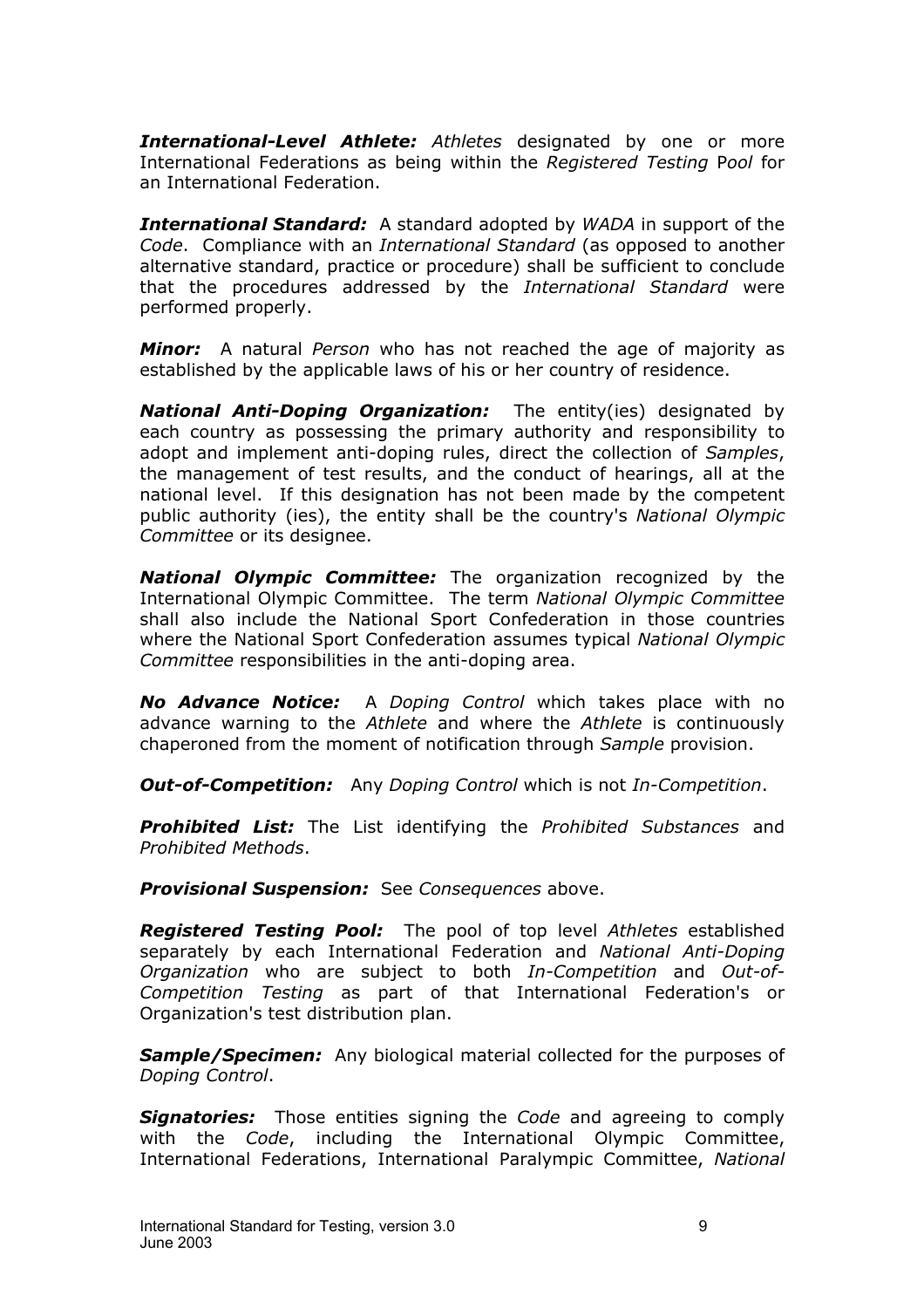<span id="page-9-0"></span>*Olympic Committee*s, National Paralympic Committees, *Major Event Organizations*, *National Anti-Doping Organizations*, and *WADA.*

*Target Testing:* Selection of *Athletes* for *Testing* where specific *Athletes* or groups of *Athletes* are selected on a non-random basis for *Testing* at a specified time.

*Testing:* The parts of the *Doping Control* process involving test distribution planning, *Sample* collection, *Sample* handling, and *Sample* transport to the laboratory.

*WADA:* The World Anti-Doping Agency.

#### **3.2 Defined Terms from the** *International Standard* **for** *Testing*

**Blood Collection Official**: An official who is qualified to and has been authorized by the *ADO* to collect a blood *Sample* from an *Athlete.*

**Chain of Custody**: The sequence of individuals or organizations who have the responsibility for a *Sample/specimen* from the provision of the sample/specimen until the *Sample/specimen* has been received for analysis.

**Chaperone**: An official who is trained and authorized by the *ADO* to carry out specific duties including notification of the *Athlete* selected for *Sample* collection, accompanying and observing the *Athlete* until arrival at the Doping Control Station, and/or witnessing and verifying the provision of the *Sample* where the training qualifies him/her to do so.

**Doping Control Officer:** An official who has been trained and authorised by the ADO with delegated responsibility for the on-site management of a Sample Collection Session.

**Doping Control Station:** The location where the Sample Collection Session will be conducted.

**Failure to Comply:** A term used to describe *Anti-Doping Rule Violations* in Articles 2.3, 2.4, 2.5 and 2.8 of the Code.

**Sample Collection Equipment:** Containers or apparatus used to directly collect or hold the *Athlete's Specimen* at any time during the *Sample* collection process. *Sample* Collection Equipment shall, as a minimum, consist of:

- For urine *Sample* collection:
	- Collection vessels for collecting the urine *Sample* as it leaves the *Athlete's* body;
	- Sealable and tamper-evident bottles and lids for securing the urine *Sample*;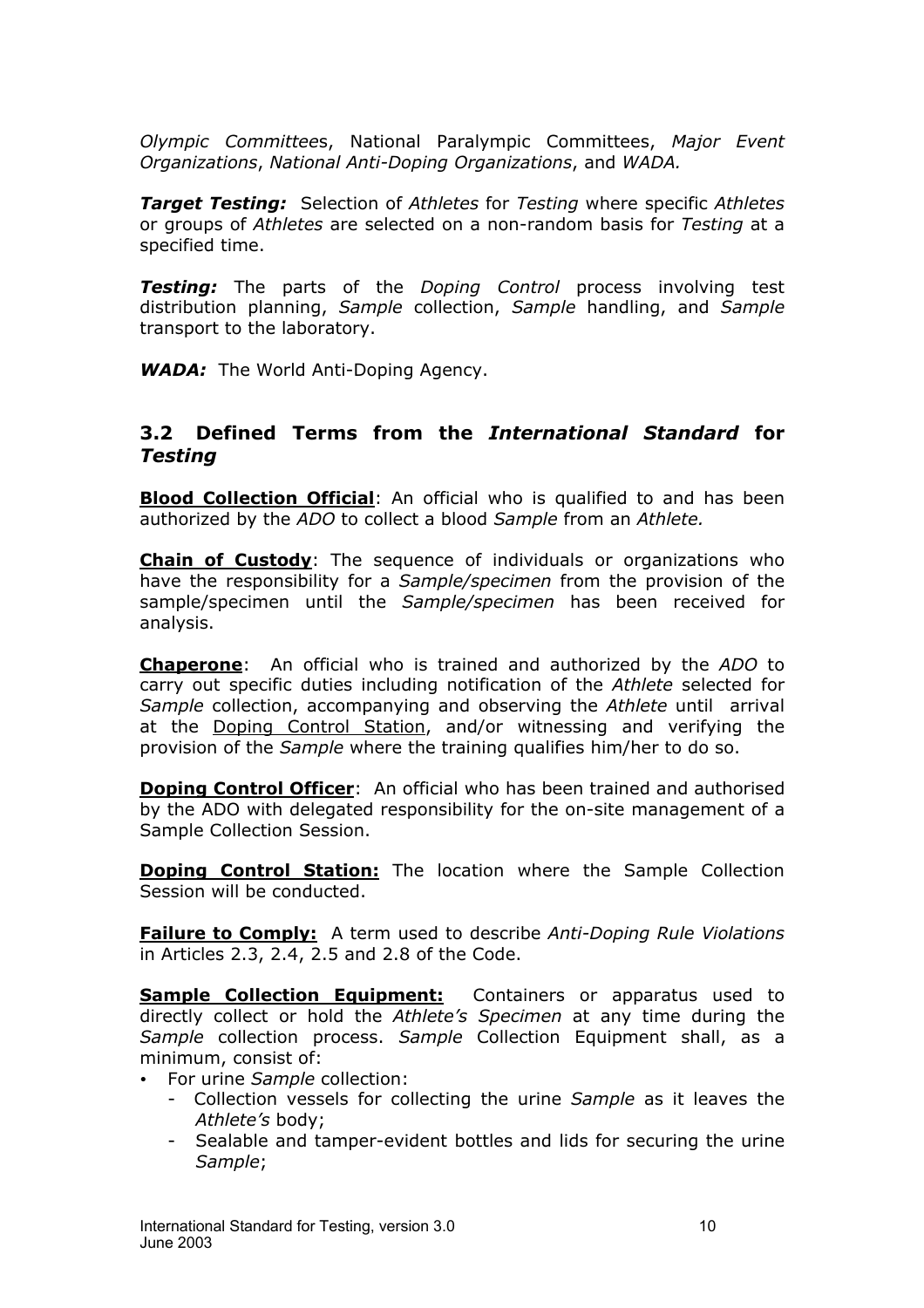- y For blood *Sample* collection:
	- Needles for collecting the blood *Sample*;
	- Blood tubes with sealable and tamper-evident devices for holding the blood *Sample*.

**Sample Collection Personnel:** A collective term for qualified officials authorised by the *ADO* who may carry out or assist with duties during the *Sample* Collection Session.

**Sample Collection Session:** All of the sequential activities that directly involve the *Athlete* from notification until the *Athlete* leaves the Doping Control Station after having provided his/her *Sample/s*.

**Weighted:** A ranking method of selecting *Athletes* using criteria where the ranking is based on the potential risk of doping and possible doping patterns.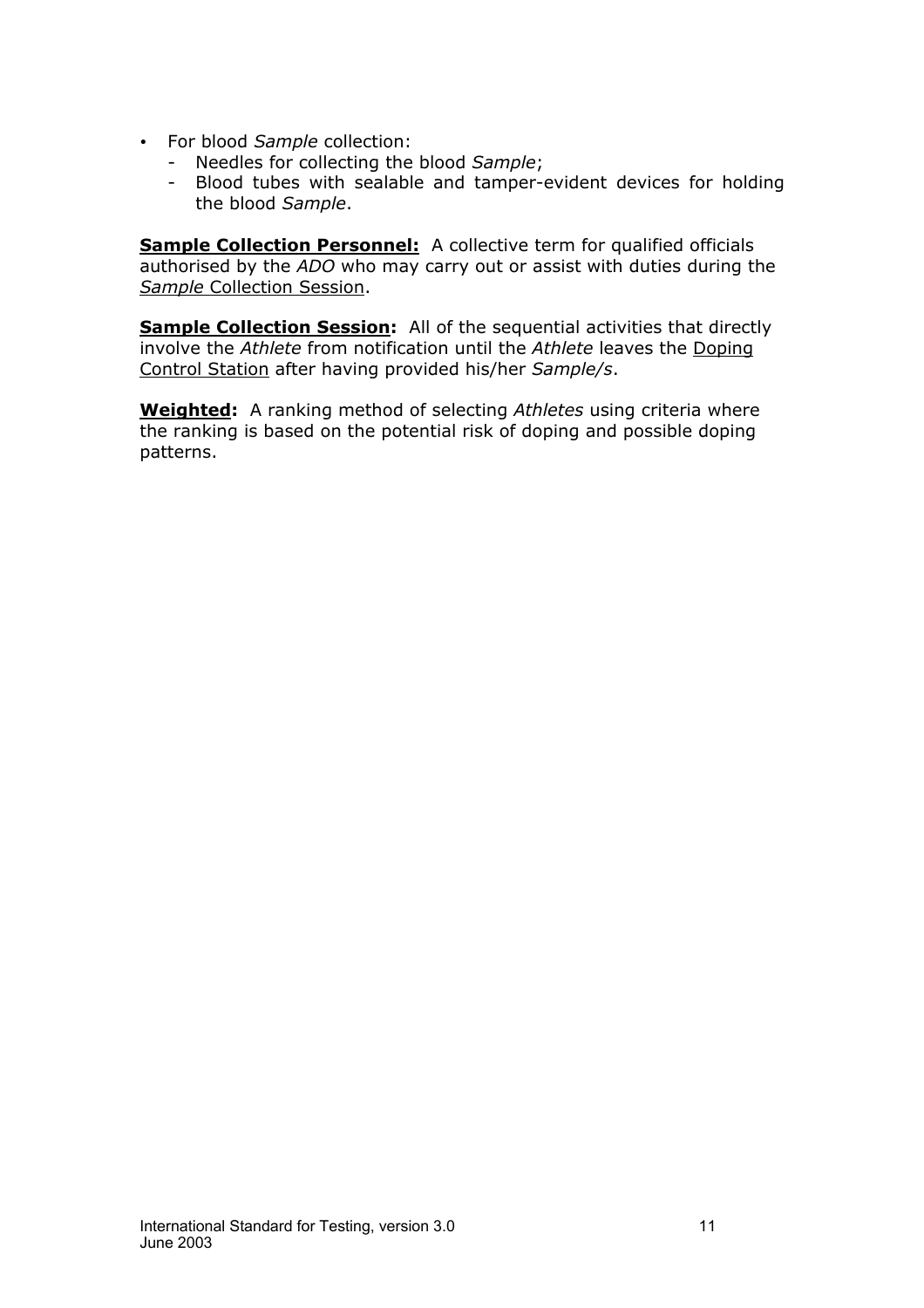# **PART TWO: STANDARDS FOR** *TESTING*

# <span id="page-11-0"></span>**4.0 Planning**

# **4.1 Objective**

The objective is to plan and implement an effective distribution of *Athlete*  tests.

## **4.2 General**

Planning starts with establishing criteria for *Athletes* to be included in a *Registered Testing Pool* and ends with selecting *Athletes* for *Sample* collection.

The main activities are information gathering, risk evaluation, and developing, monitoring, evaluating and modifying the test distribution plan.

# **4.3 Requirements for establishing the** *Registered Testing Pool*

**4.3.1** The *Anti-Doping Organization* (ADO) shall define and document the criteria for *Athletes* to be included in a *Registered Testing Pool*. This shall include as a minimum:

- ForInternational Federations (IFs*)*:  *Athletes* who compete at a high level of international competition, and
- For *National Anti-Doping Organizations*:  *Athletes* who are part of national teams in Olympic and Paralympic sports and recognised national federations.

The criteria shall be reviewed at least annually and updated if required.

**4.3.2** The *ADO* shall include *Athletes* under their authority in *the Registered Testing Pool* who are serving periods of *Ineligibility* or *Provisional Suspensions* as *Consequences of Anti-Doping Rules Violations*.

**4.3.3** The *Registered Testing Pool* shall be reviewed and updated regularly to reflect changes in *Athletes'* competing levels to ensure additions to or removals from the pool as required.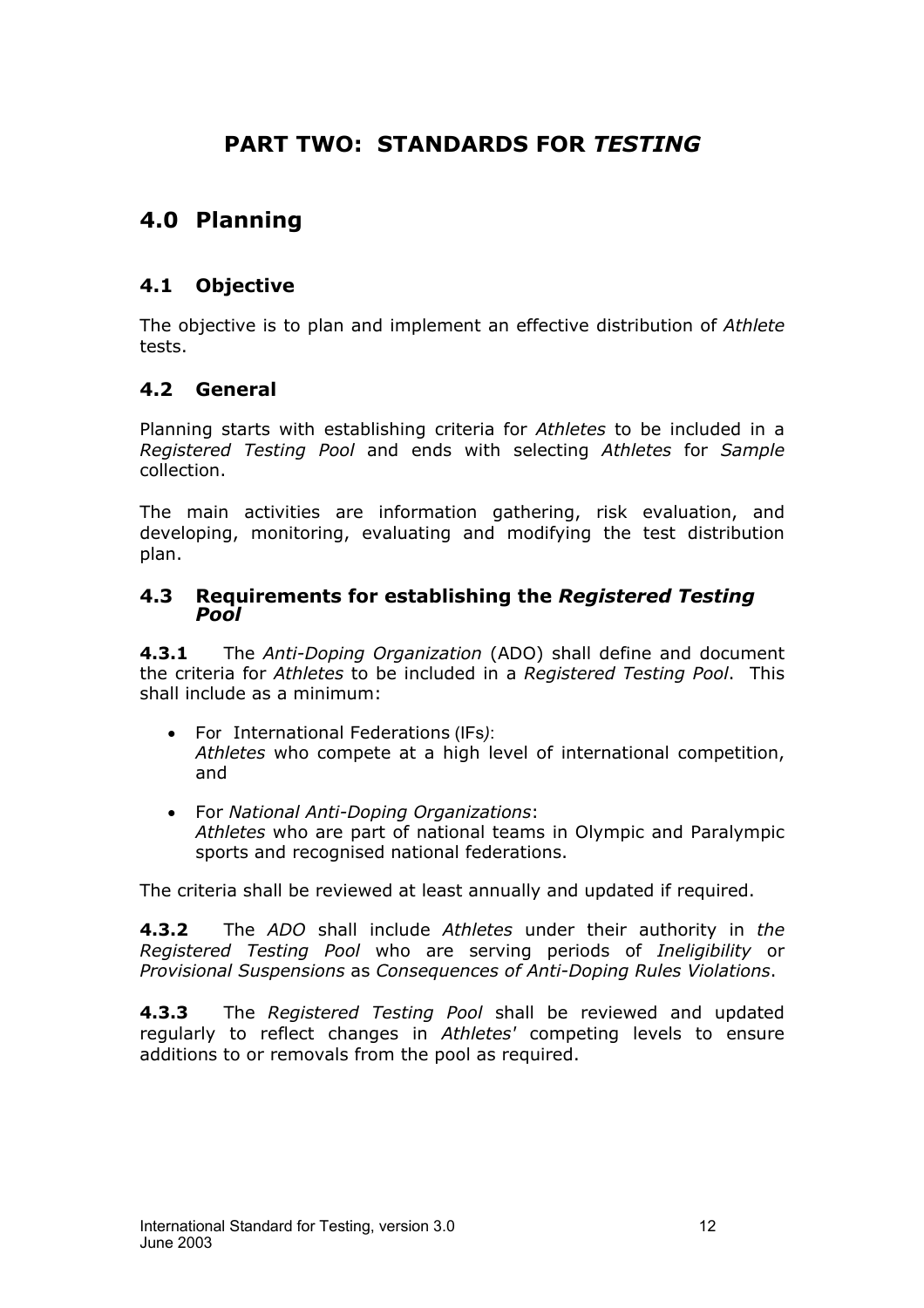# <span id="page-12-0"></span>**4.4 Requirements for collecting** *Athlete* **whereabouts information for the purposes of Out of Competition Testing**

- **4.4.1** The *ADO* shall define procedures and/or systems for:
	- a) Collecting, maintaining and monitoring sufficient whereabouts information to ensure that *Sample* collection can be planned and conducted at *No Advance Notice* for all *Athletes* included in the *Registered Testing Pool,* and
	- b) When *Athletes* fail to provide accurate and timely whereabouts information, taking appropriate action to ensure the information stays up to date and complete.

**4.4.2** As a minimum the following *Athlete* whereabouts information shall be collected:

- a) Name
- b) Sport/discipline,
- c) Home address
- d) Contact phone numbers
- e) Training times and venues
- f) Training camps
- g) Travel plans
- h) Competition schedule
- I) Disability if applicable, including the requirement for third party involvement in notification.

## **4.5 Requirements for test distribution planning**

**4.5.1** The *ADO* shall, as a minimum, evaluate the potential risk of doping and possible doping pattern for each sport and/or discipline based on:

- a) Physical demands of the sport and possible performance enhancing effect that doping may elicit;
- b) Available doping analysis statistics;
- c) Available research on doping trends;
- d) Training periods and *Competition* season.

**4.5.2** The *ADO* shall develop and document a test distribution plan based on information determined in 4.5.1, the number of *Athletes* per sport/discipline in the *Registered Testing Pool* and the evaluation outcomes of previous test distribution planning cycles.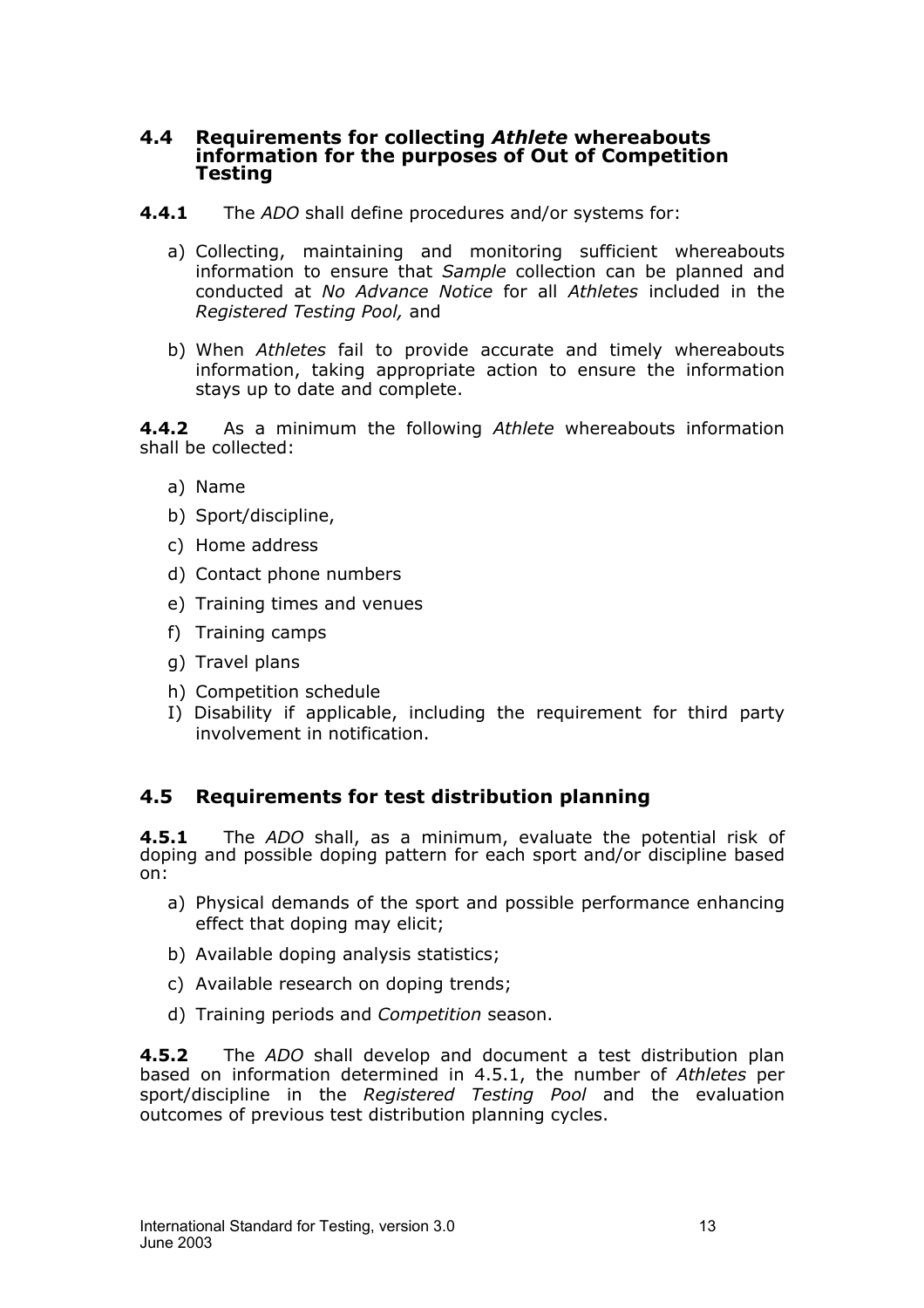<span id="page-13-0"></span>**4.5.3** The *ADO* shall allocate the number of *Sample* collections by type of *Sample* collection for each sport/discipline, including *No Advance Notice*, *Out-of-Competition*, *In-Competition*, blood and urine *Sample* collection, as required to achieve effective deterrence.

**4.5.4** The *ADO* shall establish a system whereby the test distribution plan is reviewed and, if necessary, updated on a regular basis in order to incorporate new information and take into account *Sample* collection from *Athletes* in the *Registered Testing Pool* by other *ADOs*.

**4.5.5** The *ADO* shall establish a system for maintaining test distribution planning data. Such data shall be used to assist with determining whether modifications to the plan are necessary. This information shall include as a minimum:

For each test:

- a) The sport/discipline;
- b) The country represented by the *Athlete* (if applicable);
- c) The type of *Sample* collection (*No Advance Notice, Out-of-Competition, In-Competition* or advance notice);
- d) The date of *Sample* collection; and
- e) The country in which the *Sample* collection occurred.

In addition, for each *Adverse Analytical Finding*:

- a) Dates of *Sample* collection and analysis;
- b) Class of substance/s found;
- c) Actual substance/s detected;
- d) *Sanctions of Anti-Doping Rules Violations*, if any*.*

**4.5.6** The ADO shall ensure that the athlete support personnel shall not be involved in the test distribution planning for their athletes.

**4.5.7** In planning and conducting tests at *International Event, and where the relevant IF does not have a doping control program that complies with this standard,* the *National Anti-Doping Organization* shall be the preferred *Sample* collection supplier.

# **4.6 Requirements for selection of** *Athletes*

**4.6.1** In accordance with the number of *Sample* collections allocated to each sport/discipline in the test distribution plan, the *ADO* shall select *Athletes* for *Sample* collection using *Target Testing*, Weighted and random selection methods.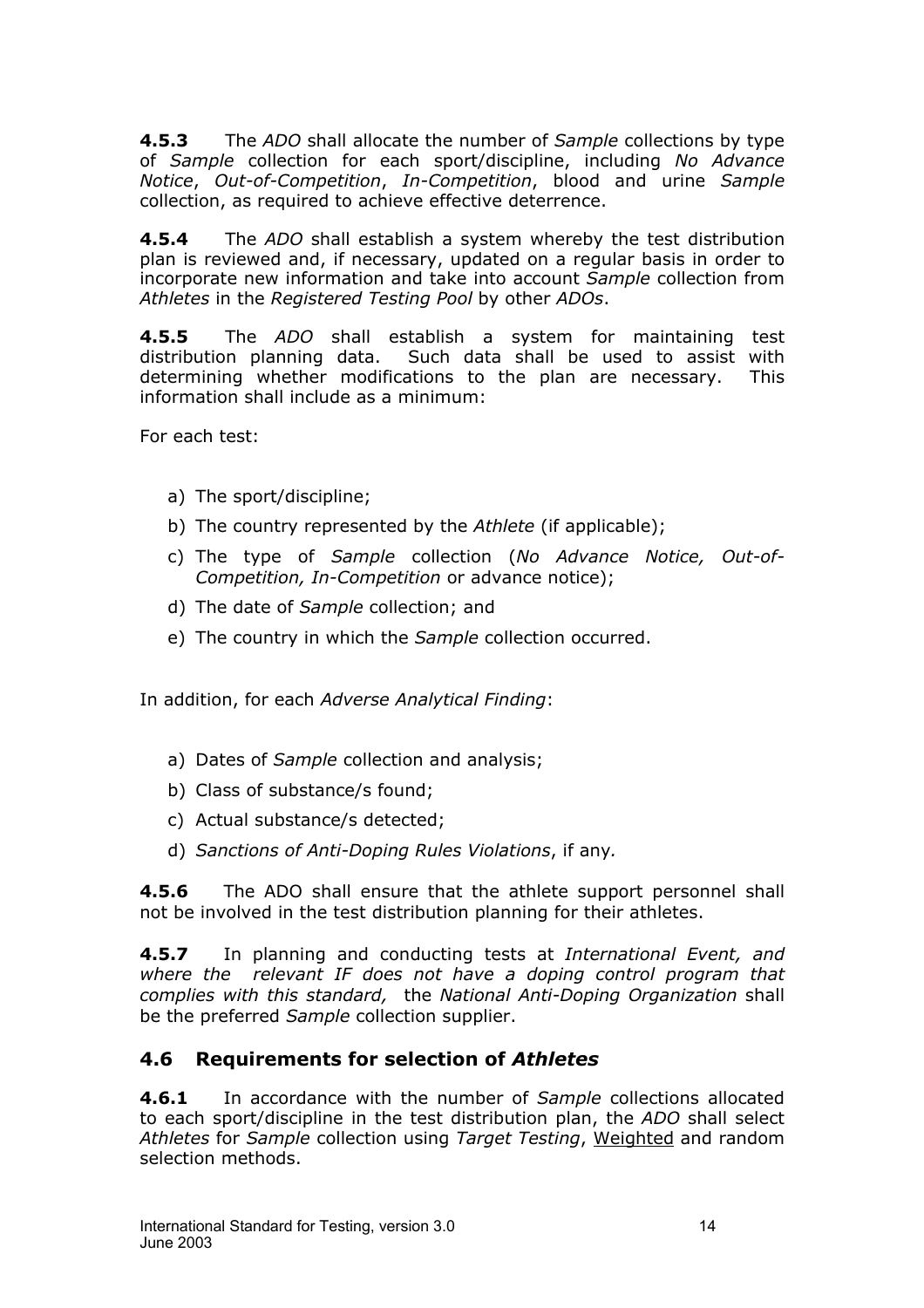<span id="page-14-0"></span>**4.6.2** As a minimum, the *ADO* shall consider *Target Testing Athletes* based on the following information:

- a) Injury;
- b) Withdrawal or absence from expected *Competition*;
- c) Going into or coming out of retirement;
- d) Behaviour indicating doping;
- e) Sudden major improvements in performance;
- f) Changes in *Athlete* whereabouts information that can indicate a potential increase in the risk of doping, including moving to a remote location;
- g) *Athlete* sport performance history;
- h) Details of past *Doping Controls*;
- i) *Athlete* reinstatement after a period of *Ineligibility*; and
- j) Reliable information from a third party.

**4.6.3** An *ADO* may select *Athletes under their authority* for *Sample* collection who are not included in the *Registered Testing Pool* defined in 4.3.1 and 4.3.2.

**4.6.4** Where the *ADO* authorises a Doping Control Officer (DCO) to select *Athletes* for *Sample* collection, the *ADO* shall provide selection criteria to the DCO in accordance with the test distribution plan.

**4.6.5** Following the selection of an *Athlete* for *Sample* collection and prior to notification of the *Athlete*, the *ADO* and/or DCO shall ensure *Athlete* selection decisions are disclosed only to those who need to know in order to ensure the *Athlete* can be notified and tested on a *No Advance Notice* basis.

# **5.0 Notification of Athletes**

## **5.1 Objective**

To ensure that the selected *Athlete* is notified, the rights of the *Athlete* are maintained, there are no opportunities to manipulate the *Sample* to be provided and the notification is documented.

# **5.2 General**

Notification of *Athletes* starts when the *ADO* initiates the notification of the selected *Athlete* and ends when the *Athlete* arrives at the Doping Control Station or when the *Athlete's* possible failure to comply is brought to the *ADO's* attention*.*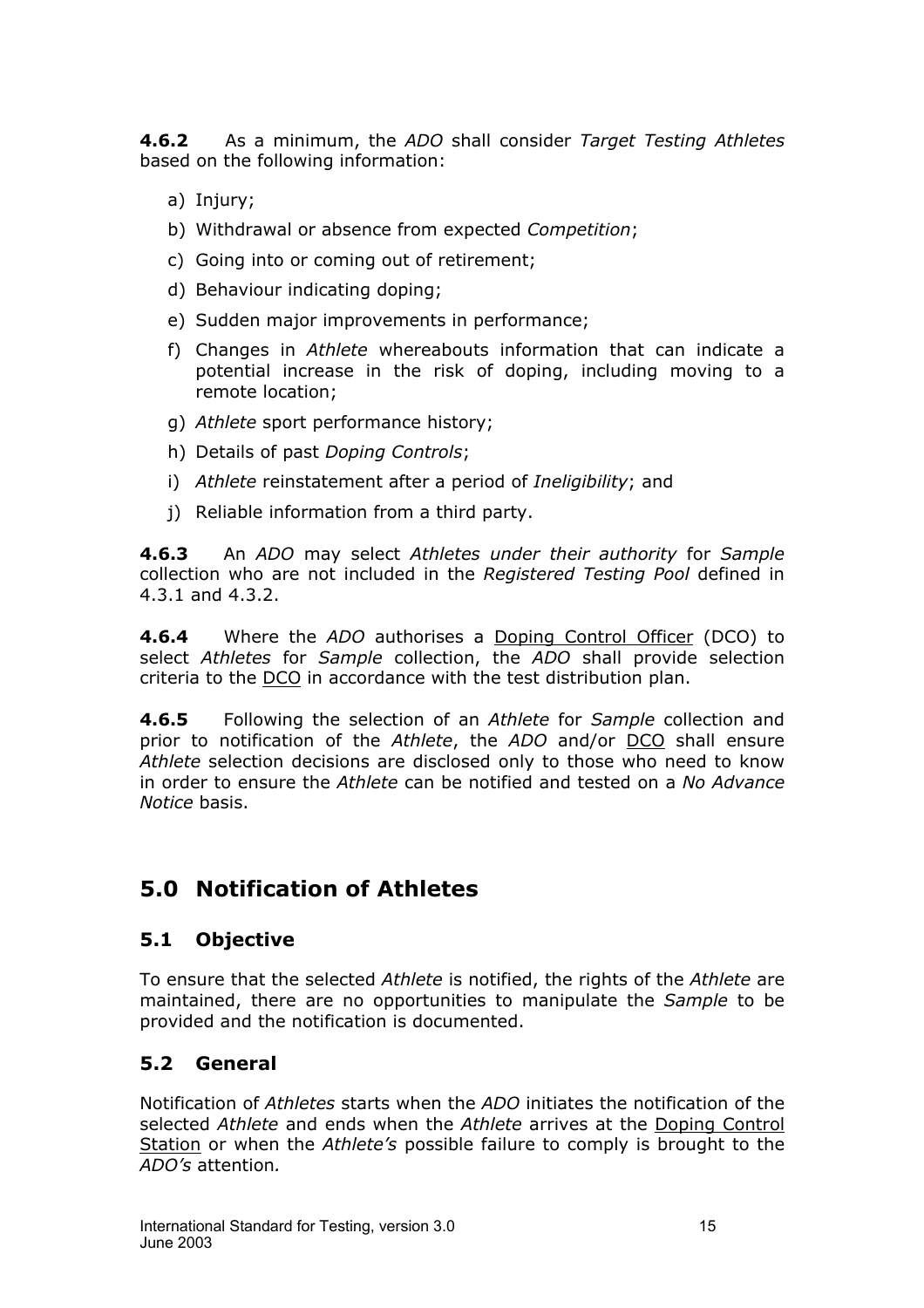<span id="page-15-0"></span>The main activities are:

- a) Appointment of DCOs, Chaperones and other *Sample* Collection Personnel;
- b) Locating the *Athlete* and confirming his/her identity;
- c) Informing the *Athlete* that he/she has been selected to provide a *Sample* and of his/her rights and responsibilities;
- d) For *No Advance Notice Sample* collection, continuously chaperoning the *Athlete* from the time of notification to the arrival at the designated Doping Control Station; and
- e) Documenting the notification.

# **5.3 Requirements prior to notification of** *Athletes*

**5.3.1** *No Advance Notice* shall be the notification method for *Out-of-Competition Sample* collection whenever possible.

**5.3.2** To conduct or assist with *Sample* Collection Sessions, the *ADO* shall appoint and authorise *Sample* Collection Personnel who have been trained for their assigned responsibilities, who do not have a conflict of interest in the outcome of the *Sample* collection, and who are not *Minors*.

**5.3.3** *Sample* Collection Personnel shall have official identification that is provided and controlled by the *ADO*. The minimum identification requirement is an official card/document naming the *ADO* through which they have been authorised. For DCOs, additional identification requirements shall include their name, their photograph and the card's/document's expiry date. For Blood Collection Officials additional identification requirements include evidence of their professional training in the collection of blood *Samples*.

**5.3.4** The *ADO* shall establish criteria to validate the identity of an *Athlete* selected to provide a *Sample.* This ensures the selected *Athlete* is the *Athlete* who is notified.

**5.3.5** The *ADO*, <u>DCO</u> or *Chaperone*, as applicable, shall establish the location of the selected *Athlete* and plan the approach and timing of notification, taking into consideration the specific circumstances of the sport/*Competition* and the situation in question.

**5.3.6** For *Out-of-Competition Sample* collection, the *ADO* shall establish criteria to ensure that reasonable attempts are made to notify *Athletes* of their selection for *Sample* collection.

**5.3.7** Reasonable attempts shall be defined by the *ADO* and at a minimum shall consider alternative times of day/evening and alternative locations over a specified period of time from the initial notification attempt.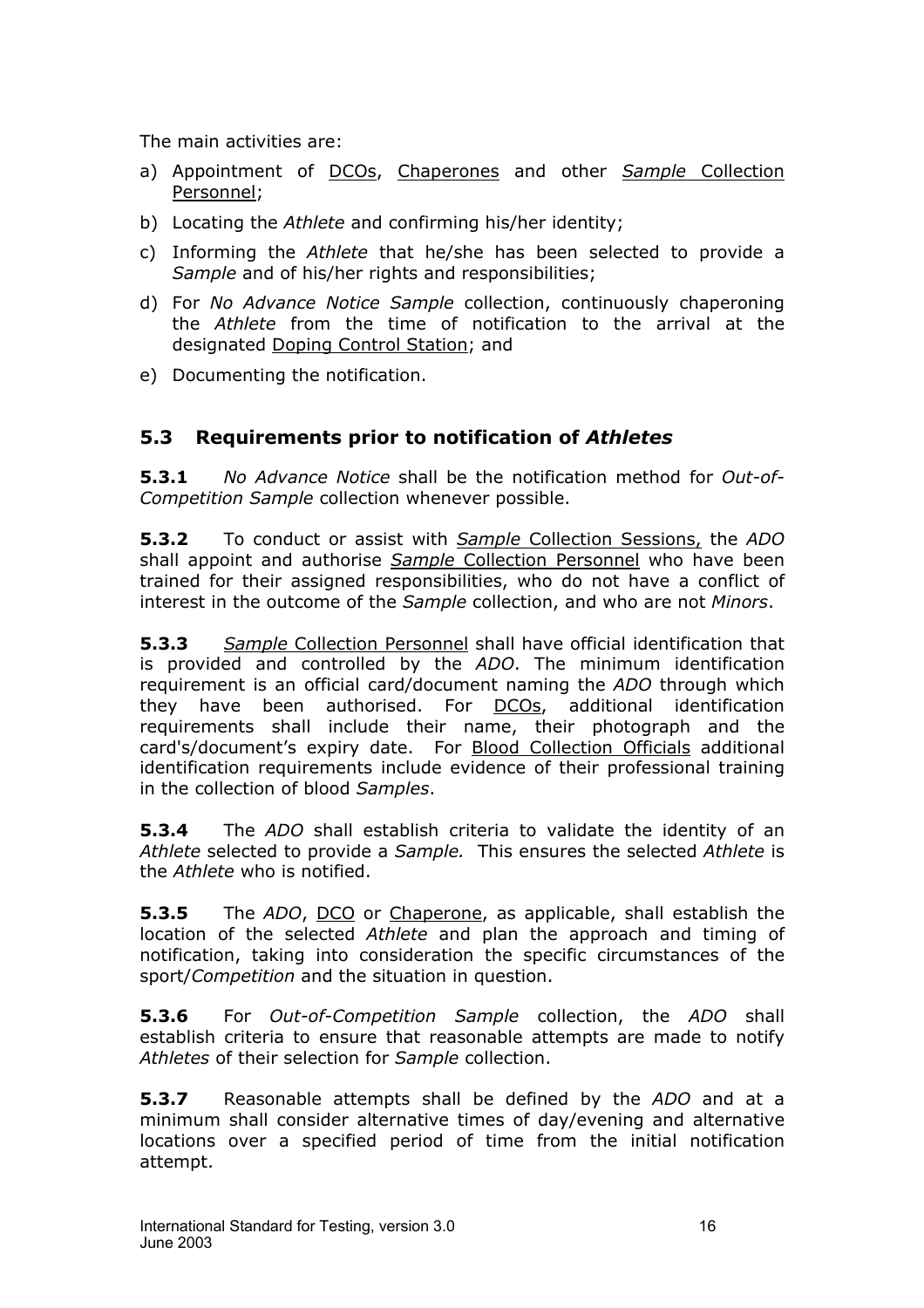<span id="page-16-0"></span>**5.3.8** The *ADO* shall establish a system for logging *Athlete* notification attempt/s and outcome/s.

**5.3.9** The *Athlete* shall be the first one notified that he/she has been selected for *Sample* collection except where prior contact with a third party is required as specified in 5.3.10.

**5.3.10** The *ADO*/DCO/Chaperone, as applicable, shall consider whether a third party is required to be notified prior to notification of the *Athlete* when the *Athlete* is a *Minor*, where required by an *Athlete's* disability as provided for in Annex B - Modifications for *Athletes* with disabilities, or in situations where an interpreter is required for the notification.

**5.3.11** If the *Athlete* can not be contacted after having made reasonable attempts using the information supplied in 4.4.2 and logging the attempts in accordance with 5.3.8, the DCO or *ADO*, as applicable, shall institute Annex A – Investigating a possible failure to comply.

**5.3.12** The *ADO* shall not re-schedule or change a *Sample* collection from *No Advance Notice* to advance notice except where an unexpected situation forces the need for an advanced notice *Sample* collection. Any such decision shall be recorded.

**5.3.13** Notification for advance notice *Sample* collection shall be by any means that indicates the *Athlete* received the notice.

# **5.4 Requirements for notification of** *Athletes*

**5.4.1** When initial contact is made, the ADO, DCO or Chaperone, as applicable, shall ensure that the *Athlete* and/or a third party if required in accordance with 5.3.10, is informed:

- a) That the *Athlete* is required to undergo a *Sample* collection;
- b) Of the authority under which the *Sample* collection is to be conducted;
- c) Of the type of *Sample* collection and any conditions that need to be adhered to prior to the *Sample* collection;
- d) Of the *Athlete's* rights, including the right to:
	- i. Have a representative and, if required, an interpreter;
	- ii. Ask for additional information about the *Sample* collection process;
	- iii. Request a delay in reporting to the Doping Control Station for valid reasons; and
	- iv. Request modifications as provided for in Annex B Modifications for *Athletes* with disabilities.
- e) Of the *Athlete's* responsibilities, including the requirement to: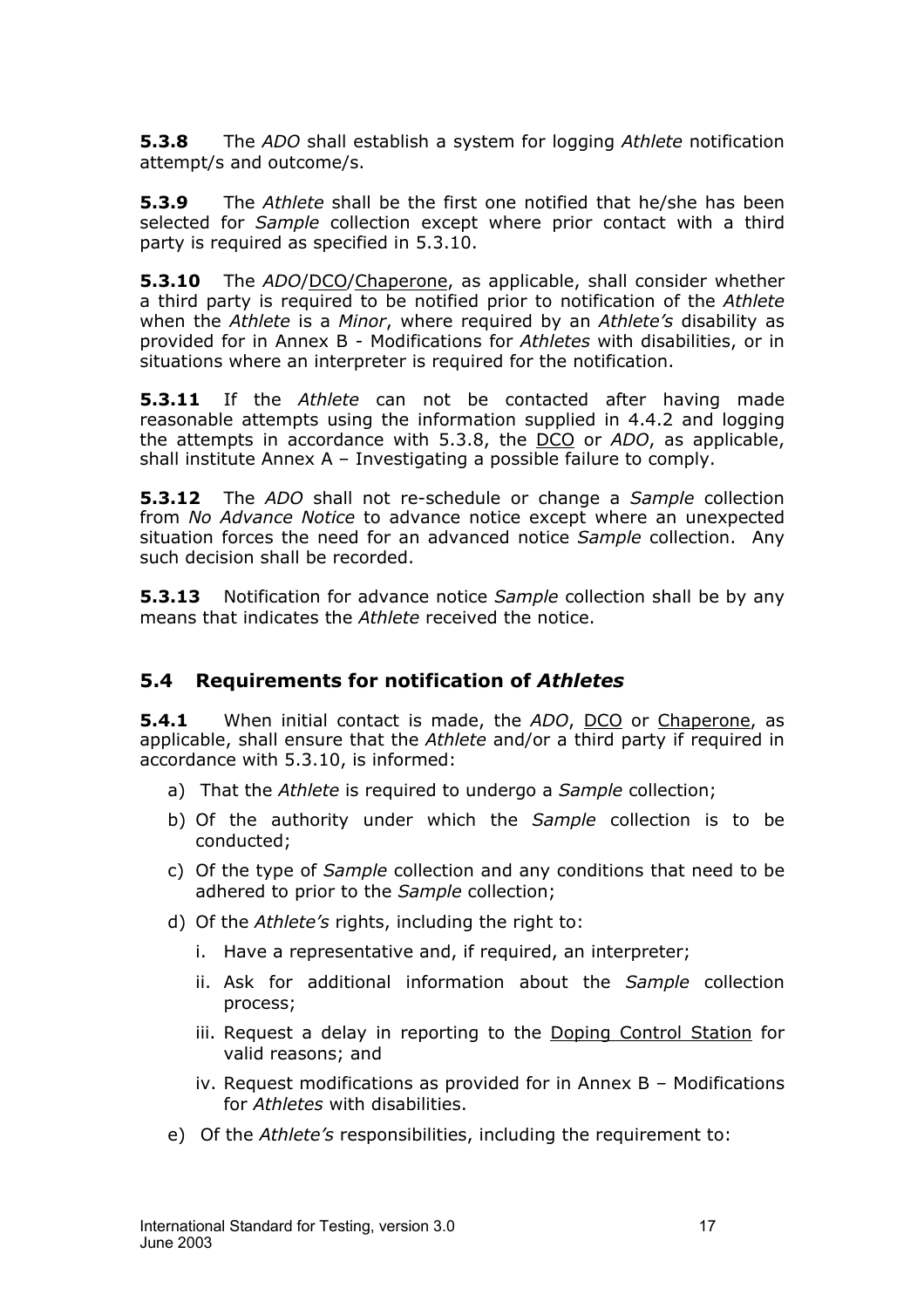- i. Remain within sight of the DCO/Chaperone at all times from the first moment of in-person notification by the DCO/Chaperone until the completion of the *Sample* collection procedure;
- ii. Produce identification in accordance with 5.3.4; and
- iii. Comply with *Sample* collection procedures and the possible consequences of failure to comply; and
- iv. Report to the Doping Control Station, unless delayed for valid reasons, as soon as possible and within 60 minutes of notification for a *No Advance Notice Sample* collection and 24 hours of receipt of notification for an advance notice *Sample* collection.
- f) Of the location of the Doping Control Station.
- **5.4.2** When in-person contact is made, the DCO/Chaperone shall:
	- a) From this time until the *Athlete* leaves the Doping Control Station at the end of his/her *Sample* Collection Session, keep the *Athlete* under observation at all times.
	- b) Identify themselves to the *Athlete* using their official *ADO* identification card/document;
	- c) Confirm the *Athlete's* identity as per the criteria established in 5.3.4. Any failure to confirm the identity of the *Athlete* shall be documented. In such cases, the DCO responsible for conducting the *Sample* Collection Session shall decide whether it is appropriate to report the situation in accordance with Annex A – Investigating a possible failure to comply.

**5.4.3** The Chaperone/DCO shall then have the *Athlete* sign an appropriate form to acknowledge and accept the notification. If the *Athlete* refuses to sign that he/she has been notified or evades the notification, the Chaperone/DCO shall inform the *Athlete* of the consequences of failing to comply if possible, and the Chaperone (if not the DCO) shall immediately report all relevant facts to the DCO. When possible the DCO shall continue to collect a *Sample*. The DCO shall document the facts and report the circumstances to the *ADO*. The DCO and *ADO* shall follow the steps prescribed in Annex A – Investigating a possible failure to comply.

**5.4.4** The DCO/Chaperone shall consider any reasonable request by the *Athlete* to delay reporting to the Doping Control Station within 60 mins of acknowledgement and acceptance of notification and approve or reject such requests as appropriate in accordance with 5.4.5 and 5.4.6. The DCO shall document the reasons for any such delay that may require further investigation by the *ADO*. The first urine *Sample* post notification shall be collected.

**5.4.5** A DCO may accept a request from an *Athlete* to delay reporting to the Doping Control Station beyond 60 mins, and/or once the athlete arrives at the Doping Control Station and wishes to leave if the *Athlete*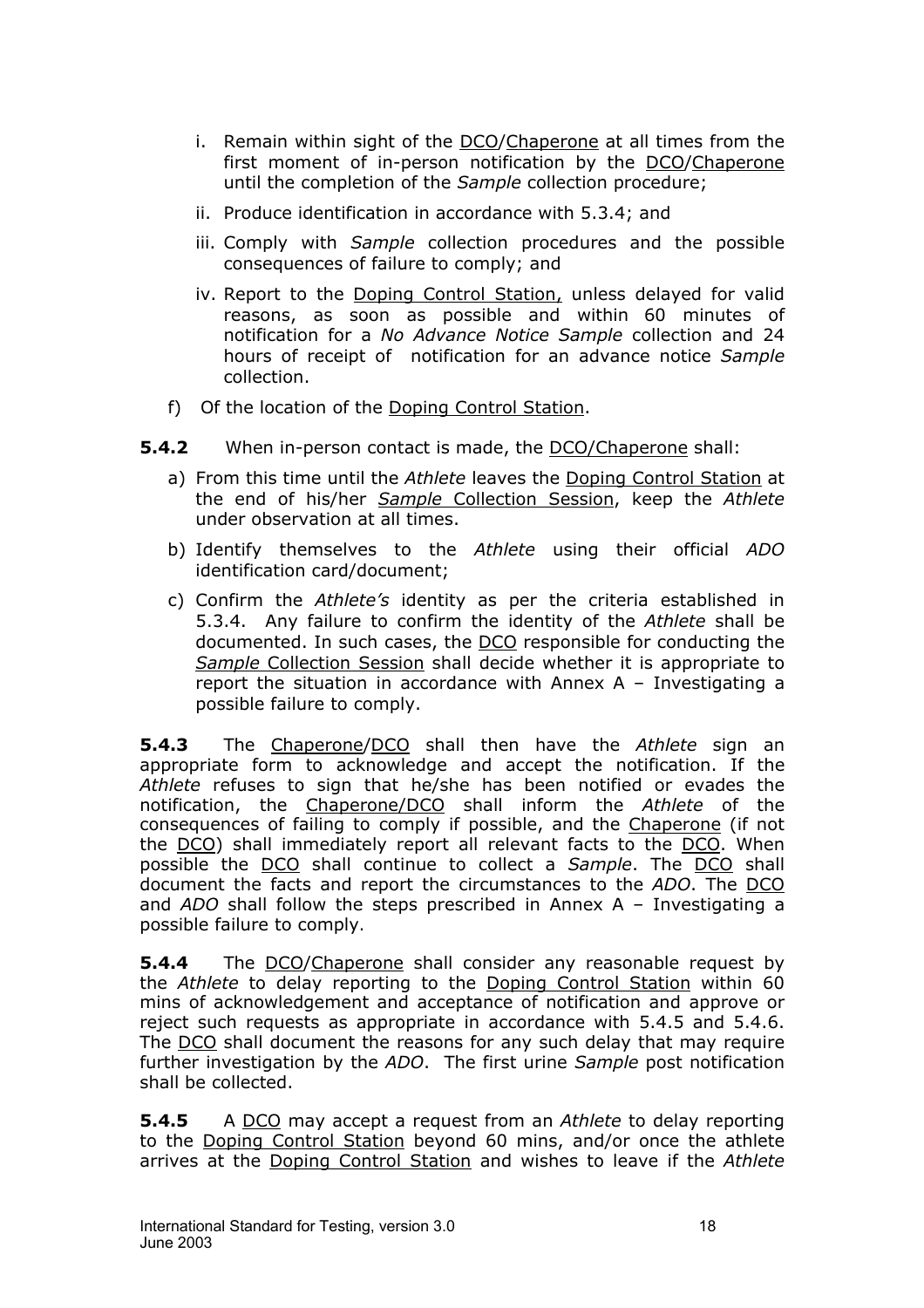<span id="page-18-0"></span>can be continuously chaperoned during the delay and if the request relates to the following activities:

- a) Participation in a victory ceremony;
- b) Fulfilment of media commitments;
- c) Competing in further *competitions*;
- d) Performing a warm down;
- e) Obtaining necessary medical treatment;
- f) Locating a representative and/or interpreter.

The DCO shall document the reasons for delay in reporting to the Doping Control Station and/or reasons for leaving the Doping Control Station once arriving that may require further investigation by the *ADO*.

**5.4.6** A DCO/Chaperone shall reject a request for delay from an *Athlete* if it will not be possible for the *Athlete* to be continuously chaperoned.

**5.4.7** When an *Athlete* notified of an advance notice *Sample* collection does not report to the Doping Control Station at the designated time, the DCO shall use his/her judgement whether to attempt to contact the *Athlete*. At a minimum, the DCO shall wait 30 minutes after the appointed time before departing. If the *Athlete* still has not reported by the time the DCO departs, the DCO shall follow the requirements of Annex A – Investigating a possible failure to comply.

**5.4.8** If the *Athlete* reports to the Doping Control Station after the minimum waiting time and prior to the DCO's departure, the DCO shall decide as to whether to process a possible failure to comply. If at all possible the DCO shall proceed with collecting a *Sample*, and shall document the details of the delay in the *Athlete* reporting to the Doping Control Station.

**5.4.9** If, while keeping the *Athlete* under observation, *Sample* Collection Personnel observe any matter with potential to compromise the test, the circumstances shall be reported to and documented by the DCO. If deemed appropriate by the DCO, the DCO shall follow the requirements of Annex A – Investigating a possible failure to comply.

# **6.0 Preparing for the Sample Collection Session**

## **6.1 Objective**

To prepare for the *Sample* Collection Session in a manner that ensures that the session can be conducted efficiently and effectively.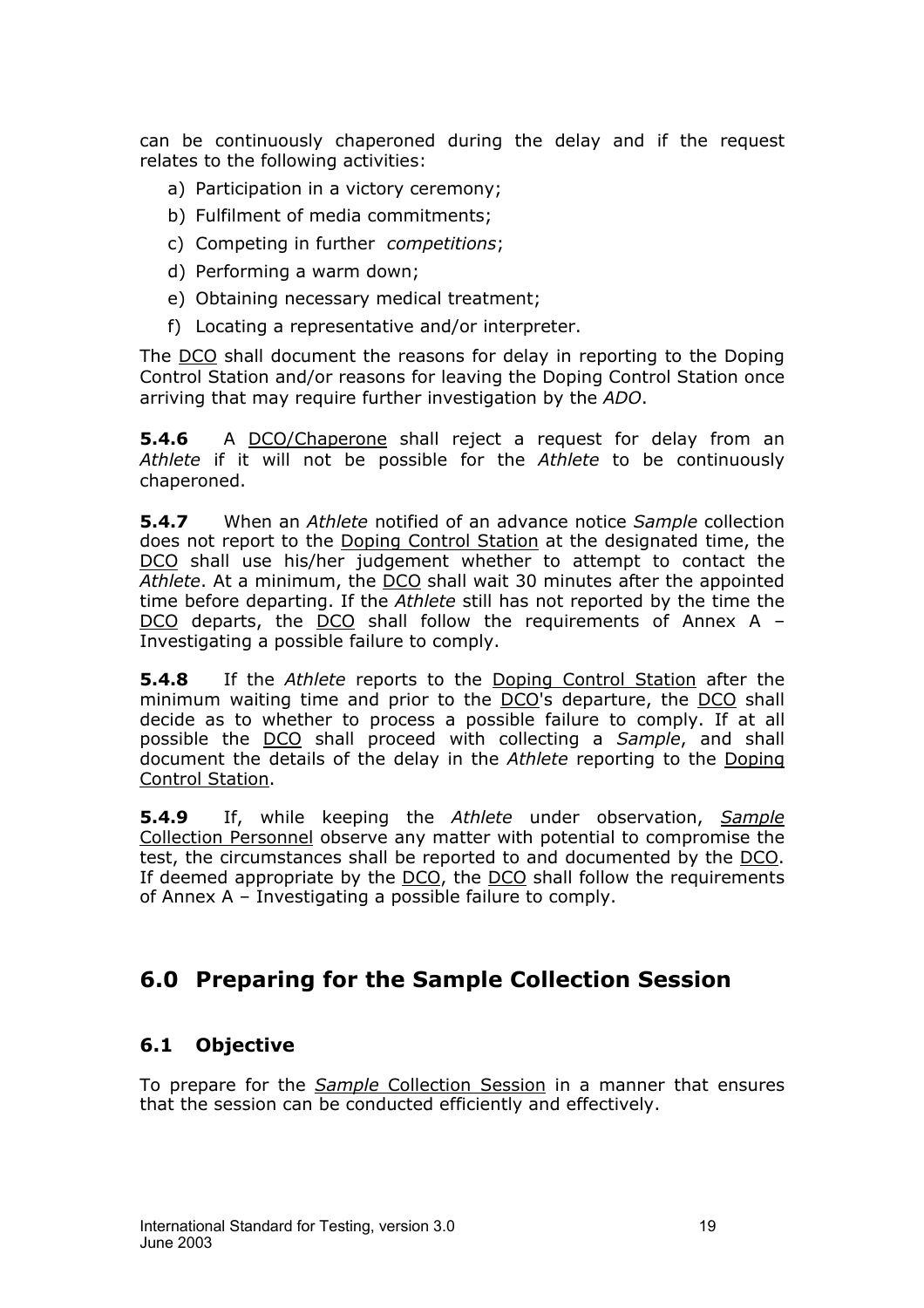# <span id="page-19-0"></span>**6.2 General**

Preparing for the *Sample* Collection Session starts with the establishment of a system for obtaining relevant information for effective conduct of the session and ends when it is confirmed that the *Sample* Collection Equipment conforms to the specified criteria.

The main activities are:

- a) Establishing a system for collecting details regarding the *Sample* Collection Session;
- b) Establishing criteria for who may be authorised to be present during a *Sample* Collection Session;
- c) Ensuring that the Doping Control Station meets the minimum criteria prescribed in 6.3.2;
- d) Ensuring that *Sample* Collection Equipment used by the *ADO* meets the minimum criteria prescribed in 6.3.4.

#### **6.3 Requirements for preparing for the** *Sample* **Collection Session**

**6.3.1** The *ADO* shall establish a system for obtaining all the information necessary to ensure that the *Sample* Collection Session can be conducted effectively, including special requirements to meet the needs of *Athletes* with disabilities as provided in Annex B – Modifications for *Athletes* with disabilities.

**6.3.2** The DCO shall use a Doping Control Station which, at a minimum, ensures the *Athlete's* privacy and is used solely as a Doping Control Station for the duration of the *Sample* Collection Session. The DCO shall record any significant deviations from these criteria.

**6.3.3** The *ADO* shall establish criteria for who may be authorised to be present during the *Sample* Collection Session in addition to the *Sample* Collection Personnel. At a minimum the criteria shall include:

- a) An *Athlete's* entitlement to be accompanied by a representative and/or interpreter during the *Sample* Collection Session except when the *Athlete* is passing a urine *Sample.*
- b) A *Minor Athlete's* entitlement, and the witnessing DCO/Chaperone's entitlement to have a representative observe the Chaperone when the *Minor Athlete* is passing a urine *Sample*, but without the representative directly observing the passing of the *Sample* unless requested to do so by the *Minor Athlete*.
- c) An *Athlete* with a disability's entitlement to be accompanied by a representative as provided for in Annex B - Modifications for *Athletes* with disabilities.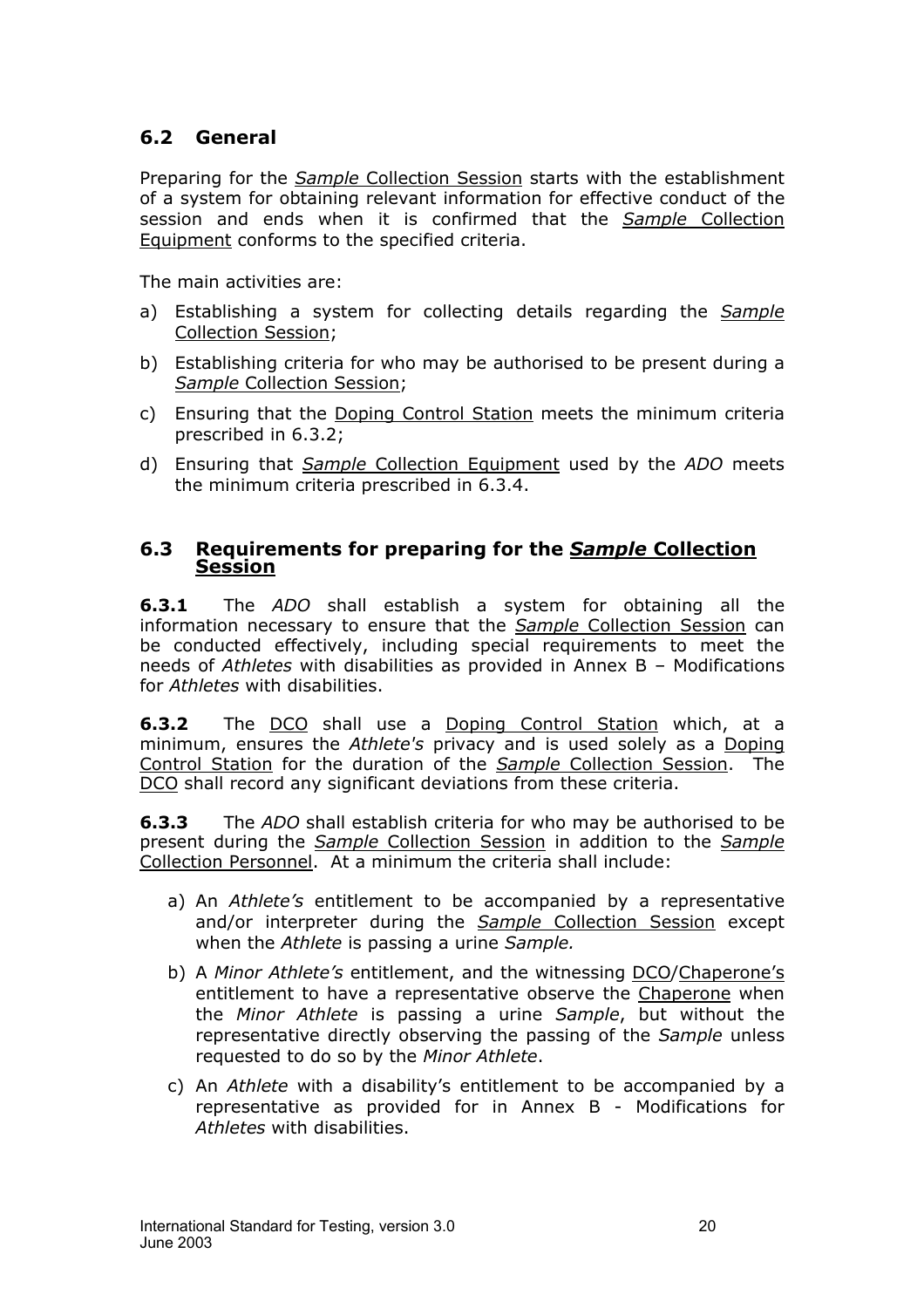<span id="page-20-0"></span>d) A *WADA* Independent Observer where applicable under the *Independent Observer Program*. The *WADA* Independent Observer shall not directly observe the passing of a urine *Sample*.

**6.3.4** The DCO shall only use *Sample* Collection Equipment systems that are authorised by the *ADO,* which at a minimum, shall meet the following criteria. They shall:

- a) Have a unique numbering system incorporated into all bottles, containers, tubes or any other item used to seal the *Athlete's Sample*;
- b) Have a sealing system that is tamper evident;
- c) Ensure the identity of the *Athlete* is not evident from the equipment itself;
- d) Ensure that all equipment is clean and sealed prior to use by the *Athlete.*

# **7.0 Conducting the Sample Collection Session**

## **7.1 Objective**

To conduct the *Sample* Collection Session in a manner that ensures the integrity, security and identity of the *Sample* and respects the privacy of the *Athlete.* 

# **7.2 General**

The *Sample* Collection Session starts with defining overall responsibility for the conduct of the *Sample* Collection Session and ends once the *Sample* collection documentation is complete.

The main activities are:

- a) Preparing for collecting the *Sample*;
- b) Collecting the *Sample;* and
- c) Documenting the *Sample* collection.

## **7.3 Requirements prior to** *Sample* **collection**

**7.3.1** The *ADO* shall be responsible for the overall conduct of the *Sample* Collection Session with specific responsibilities delegated to the DCO.

**7.3.2** The DCO shall ensure that the *Athlete* is informed of his/her rights and responsibilities as specified in 5.4.1.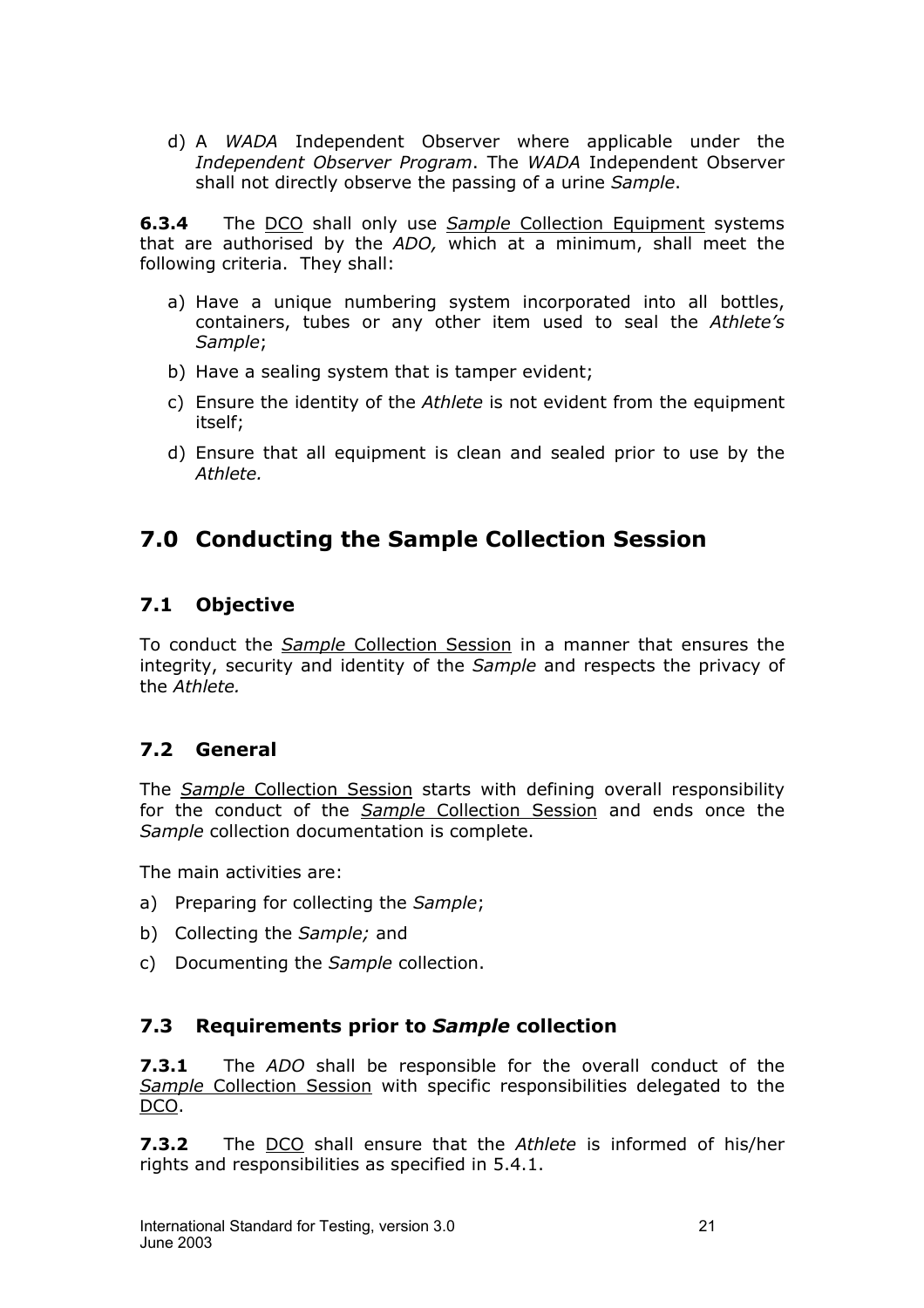<span id="page-21-0"></span>**7.3.3** The DCO shall provide the *Athlete* with the opportunity to hydrate.

**7.3.4** The *Athlete* shall only leave the Doping Control Station under continuous observation by the DCO/Chaperone and with the approval of the DCO. The DCO shall consider any reasonable request by the *Athlete* to leave the Doping Control Station, as specified in 5.4.5 and 5.4.6, until the *Athlete* is able to provide a *Sample*.

**7.3.5** If the DCO gives approval for the *Athlete* to leave the Doping Control Station, the DCO shall agree with the *Athlete* on:

- a) The purpose of the *Athlete* leaving the Doping Control Station; and
- b) The time of return (or return upon completion of an agreed activity).

The DCO shall document this information and the actual time of the *Athlete's* departure and return.

## **7.4 Requirements for** *Sample* **collection**

**7.4.1** The DCO shall collect the *Sample* from the *Athlete* according to the following protocol/s for the specific type of *Sample* collection:

- a) Annex C: Collection of urine *Samples*
- b) Annex D: Collection of blood *Samples*

**7.4.2** Any behaviour by the *Athlete* and/or persons associated with the *Athlete* or anomalies with potential to compromise the *Sample* collection shall be recorded. If appropriate, the *ADO* and/or DCO, as applicable, shall institute Annex A – Investigating a possible failure to comply.

**7.4.3** If there are doubts as to the origin or authenticity of the *Sample*, the *Athlete* shall be asked to provide an additional *Sample*. If the *Athlete* refuses to provide an additional *Sample* the DCO shall institute Annex A – Investigating a possible failure to comply.

**7.4.4** The DCO shall provide the *Athlete* with the opportunity to document any concerns he/she may have about how the session was conducted.

**7.4.5** In conducting the *Sample* Collection Session the following information shall be recorded as a minimum:

- a) Date, time and type of notification (*No Advance Notice*, advance notice*, In-Competition or Out-of-Competition*);
- b) Date and time of *Sample* provision;
- c) The name of the *Athlete*;
- d) The date of birth of the *Athlete;*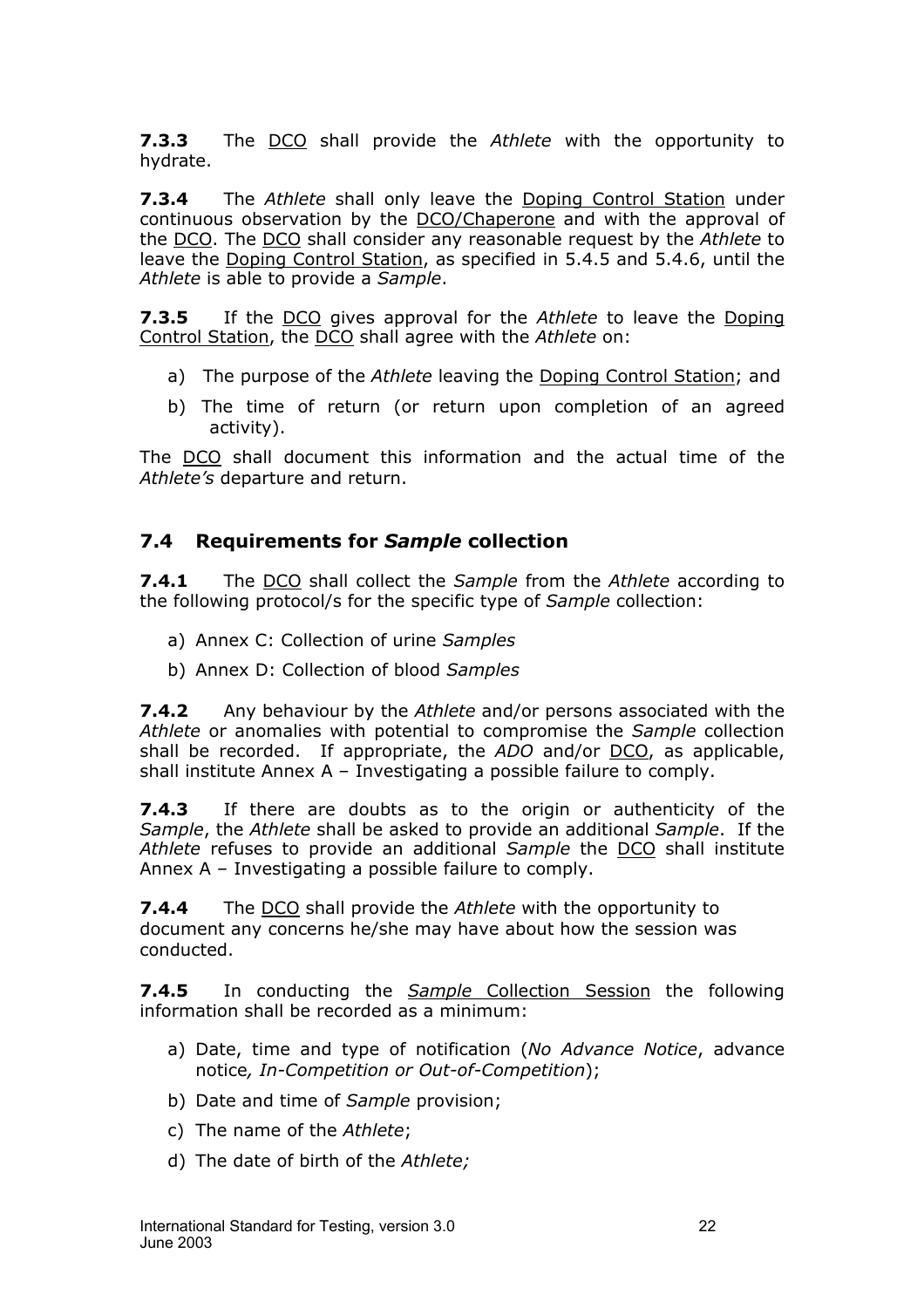- <span id="page-22-0"></span>e) The gender of the *Athlete*;
- f) The *Athlete's* home address and telephone number;
- g) The *Athlete's* sport and discipline;
- h) The *Sample* code number;
- i) The name and signature of the Chaperone who witnessed the urine *Sample* provision;
- j) The name and signature of the **Blood Collection Official** who collected the blood *Sample*, where applicable;
- k) Required laboratory information on the *Sample;*
- l) Medications and supplements taken and recent blood transfusion details if applicable, within the timeframe specified by the lab as declared by the *Athlete;*
- m) Any irregularities in procedures;
- n) *Athlete* comments or concerns regarding the conduct of the session, if provided;
- o) The name and signature of the *Athlete*;
- p) The name and signature of the *Athlete's* representative, if required; and
- q) The name and signature of the DCO.

**7.4.6** The *Athlete* and DCO shall sign appropriate documentation to indicate their satisfaction that the documentation accurately reflects the details of the *Athlete's Sample* Collection Session, including any concerns recorded by the *Athlete.* The *Athlete's* representative shall sign on behalf of the *Athlete* if the *Athlete* is a *Minor.* Other persons present who had a formal role during the *Athlete's Sample* Collection Session may sign the documentation as a witness of the proceedings.

**7.4.7** The DCO shall provide the *Athlete* with a copy of the records of the Sample Collection Session that have been signed by the *Athlete*.

# **8.0 Security/Post test administration**

## **8.1 Objective**

To ensure that all *Samples* collected at the Doping Control Station and *Sample* collection documentation are securely stored prior to their departure from the Doping Control Station.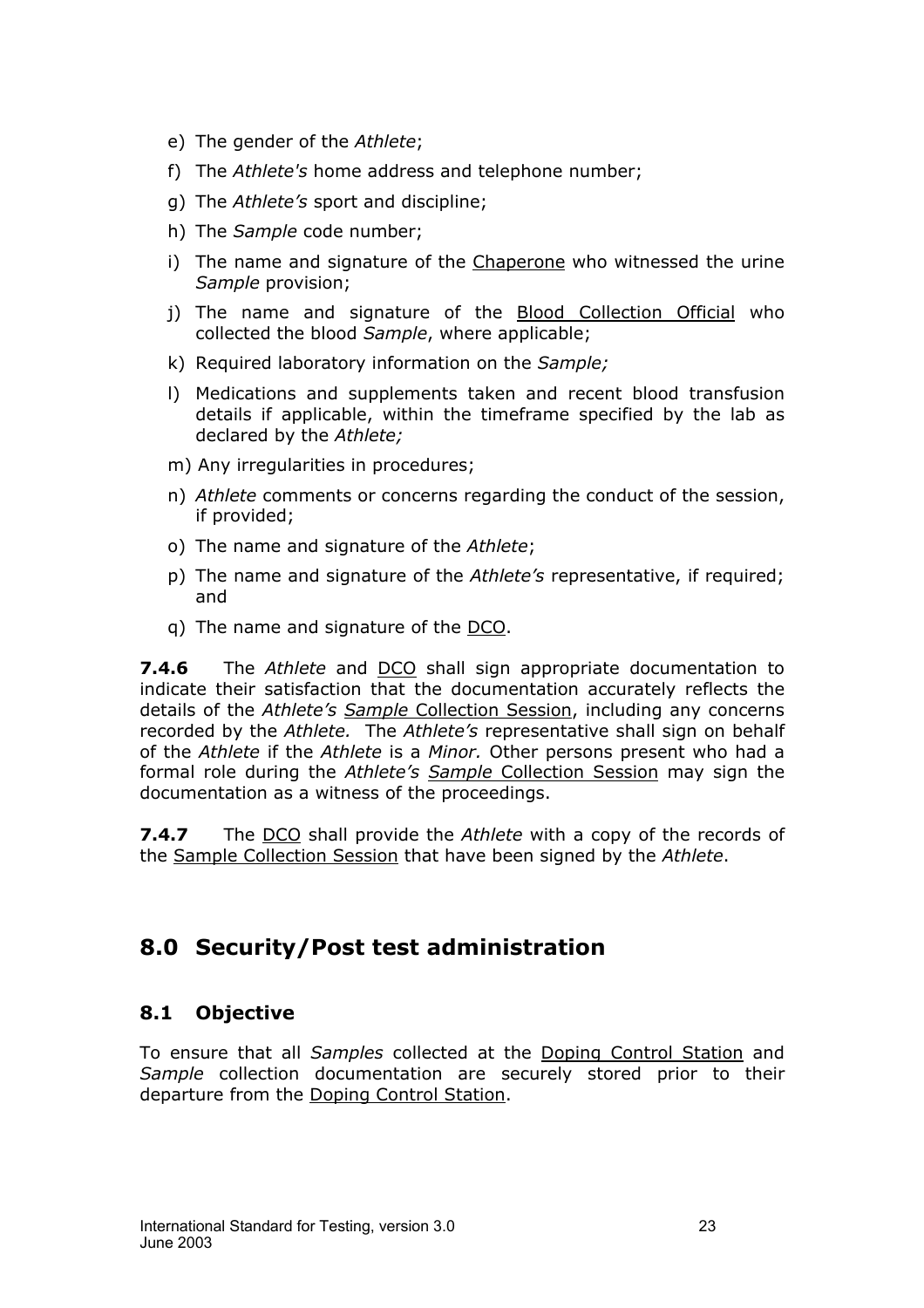# <span id="page-23-0"></span>**8.2 General**

Post test administration begins when the *Athlete* has left the Doping Control Station after providing his/her *Sample/s*, and ends with preparation of all of the collected *Samples* and documentation for transport.

# **8.3 Requirements for Security/post test administration**

**8.3.1** The *ADO* shall define criteria ensuring that any sealed *Sample* will be stored in a manner that protects its integrity, identity and security prior to transport from the Doping Control Station. The DCO shall ensure that any sealed *Sample* is stored in accordance with these criteria.

**8.3.2** Without exception, all *Samples* collected shall be sent for analysis to a *WADA* accredited laboratory or as otherwise approved by *WADA*.

**8.3.3** The *ADO*/DCO shall develop a system to ensure that the documentation for each sealed *Sample* is completed and securely handled.

**8.3.4** The *ADO* shall develop a system to ensure that, where required, instructions for the type of analysis to be conducted are provided to the *WADA* accredited laboratory or as otherwise approved by *WADA*.

# **9.0 Transport of Samples and documentation**

# **9.1 Objective**

- a) To ensure that *Samples* and related documentation arrive at the *WADA* accredited laboratory or as otherwise approved by *WADA* in proper condition to do the necessary analysis, and
- b) To ensure the *Sample* Collection Session documentation is sent by the DCO to the *ADO* in a secure and timely manner.

# **9.2 General**

Transport starts when the sealed *Samples* and documentation leave the Doping Control Station and ends with the confirmed receipt of the *Samples* and *Sample* collection documentation at their intended destinations.

The main activities are arranging for the secure transport of *Samples* and related documentation to the *WADA* accredited laboratory or as otherwise approved by *WADA*, and arranging for the secure transport of *Sample* collection documentation to the *ADO*.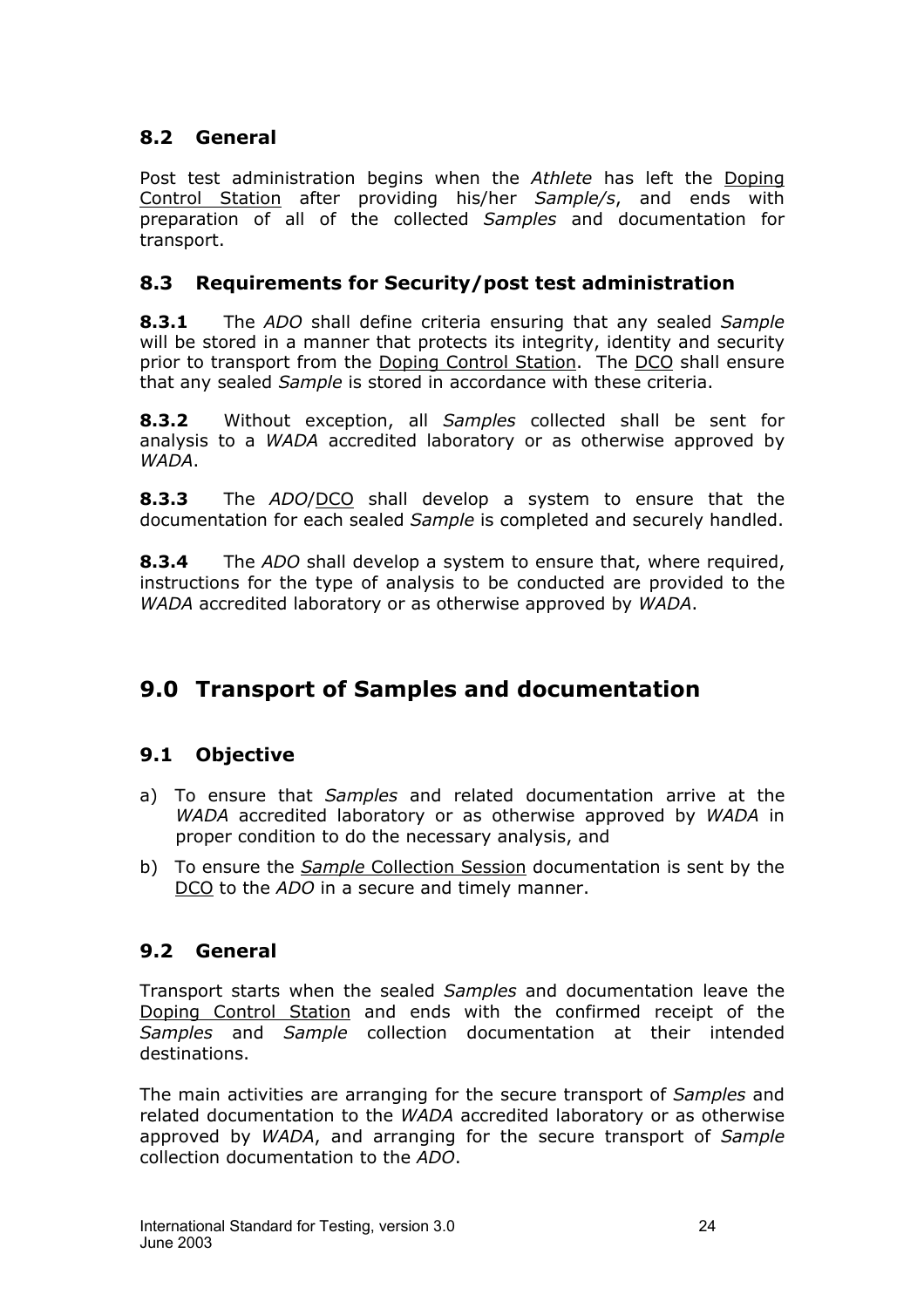#### <span id="page-24-0"></span>**9.3 Requirements for transport of** *Samples* **and documentation**

**9.3.1** The *ADO* shall authorise a transport system that ensures *Samples* and documentation will be transported in a manner that protects their integrity, identity and security.

**9.3.2** The *ADO* shall develop a system for recording the Chain of Custody of the *Samples* and *Sample* collection documentation which includes confirming that both the S*ample*s and *Sample* collection documentation have arrived at their intended destinations.

**9.3.3** Sealed *Samples* shall always be transported to the *WADA* accredited laboratory or as otherwise approved by *WADA*, using the *ADO's* authorised transport method as soon as practicable after the completion of the *Sample* Collection Session.

**9.3.4** Documentation identifying the *Athlete* shall not be included with the *Samples* or documentation sent to the *WADA* accredited laboratory or as otherwise approved by *WADA*.

**9.3.5** The DCO shall send all relevant *Sample* Collection Session documentation to the *ADO* using the *ADO's* authorised transport method as soon as practicable after the completion of the *Sample* Collection Session.

**9.3.6** Chain of Custody shall be checked by the *ADO* if receipt of either the *Samples* with accompanying documentation or *Sample* collection documentation is not confirmed at their intended destination or a *Sample*'s integrity or identity may have been compromised during transport. In this instance, the *ADO* shall consider whether the *Sample* should be voided.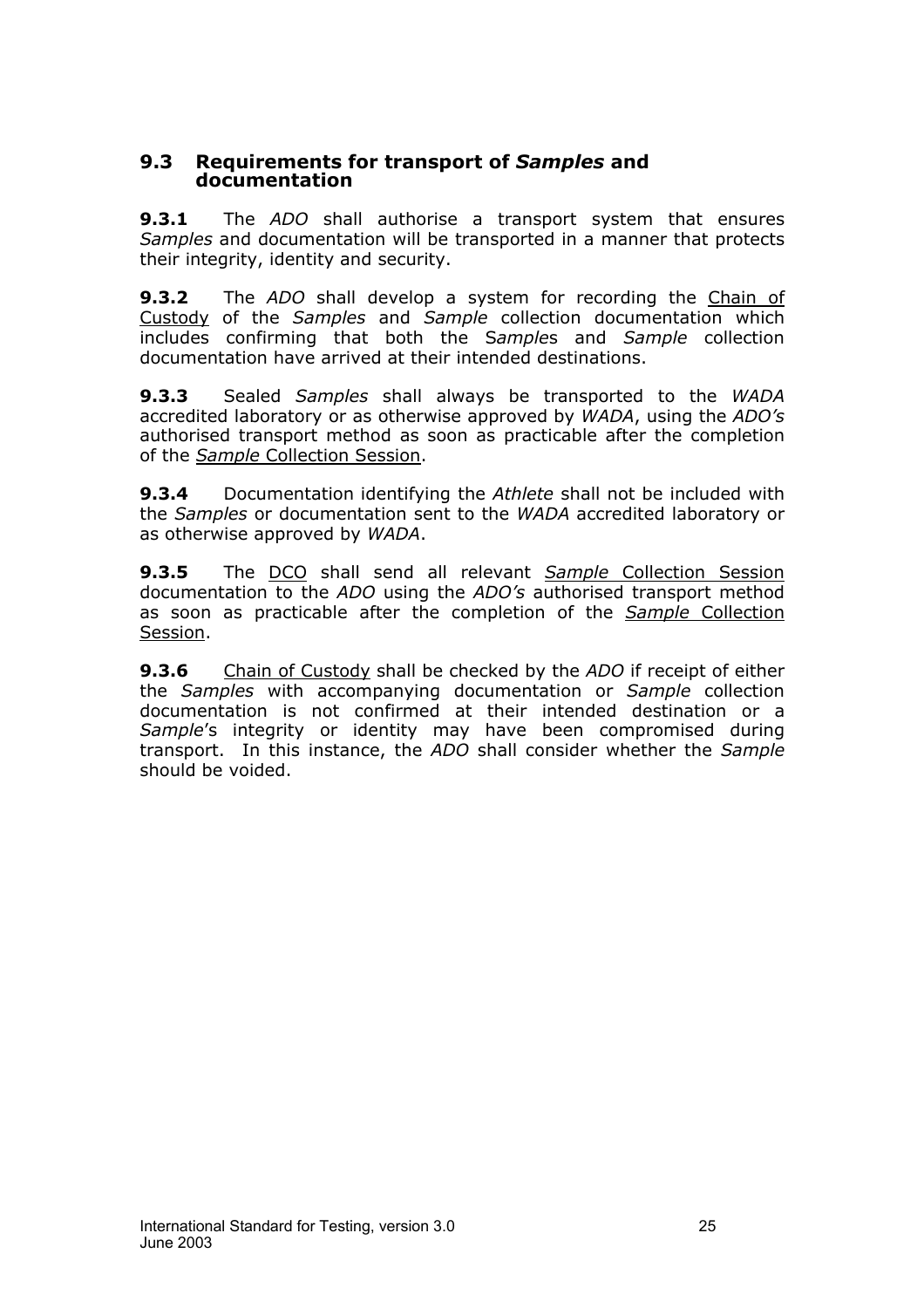# **PART THREE: ANNEXES**

# <span id="page-25-0"></span>**Annex A - Investigating a possible failure to comply**

## **A.1 Objective**

To ensure that any matters occurring before, during or after a *Sample* Collection Session that may lead to a determination of a failure to comply are assessed, acted upon and documented.

## **A.2 Scope**

Investigating a possible failure to comply begins when the *ADO* or a DCO becomes aware of a matter with the potential to compromise an *Athlete*'s test and ends when the *ADO* takes appropriate follow-up action based on the outcomes of its investigation into the possible failure to comply.

## **A.3 Responsibility**

**A.3.1** The *ADO* is responsible for ensuring that:

- a) Any matters with the potential to compromise an Athlete's test are assessed to determine if a possible failure to comply has occurred;
- b) All relevant information, including information from the immediate surroundings when applicable, is obtained as soon as possible or when practicable to ensure that all knowledge of the matter can be reported and be presented as possible evidence; and
- c) Appropriate documentation is completed to report any possible failure to comply.

**A.3.2** *Sample* Collection Personnel are responsible for reporting to the DCO any matter with the potential to compromise a test, and the DCO is responsible for reporting such matters to the *ADO*.

## **A.4 Requirements**

**A.4.1** Any matters with the potential to compromise the test shall be reported as soon as practicable.

**A.4.2** If the matter has potential to compromise the test, the *Athlete* shall be notified if possible:

- a) Of the possible consequences;
- b) That a possible failure to comply will be investigated by the *ADO* and appropriate follow-up action will be taken.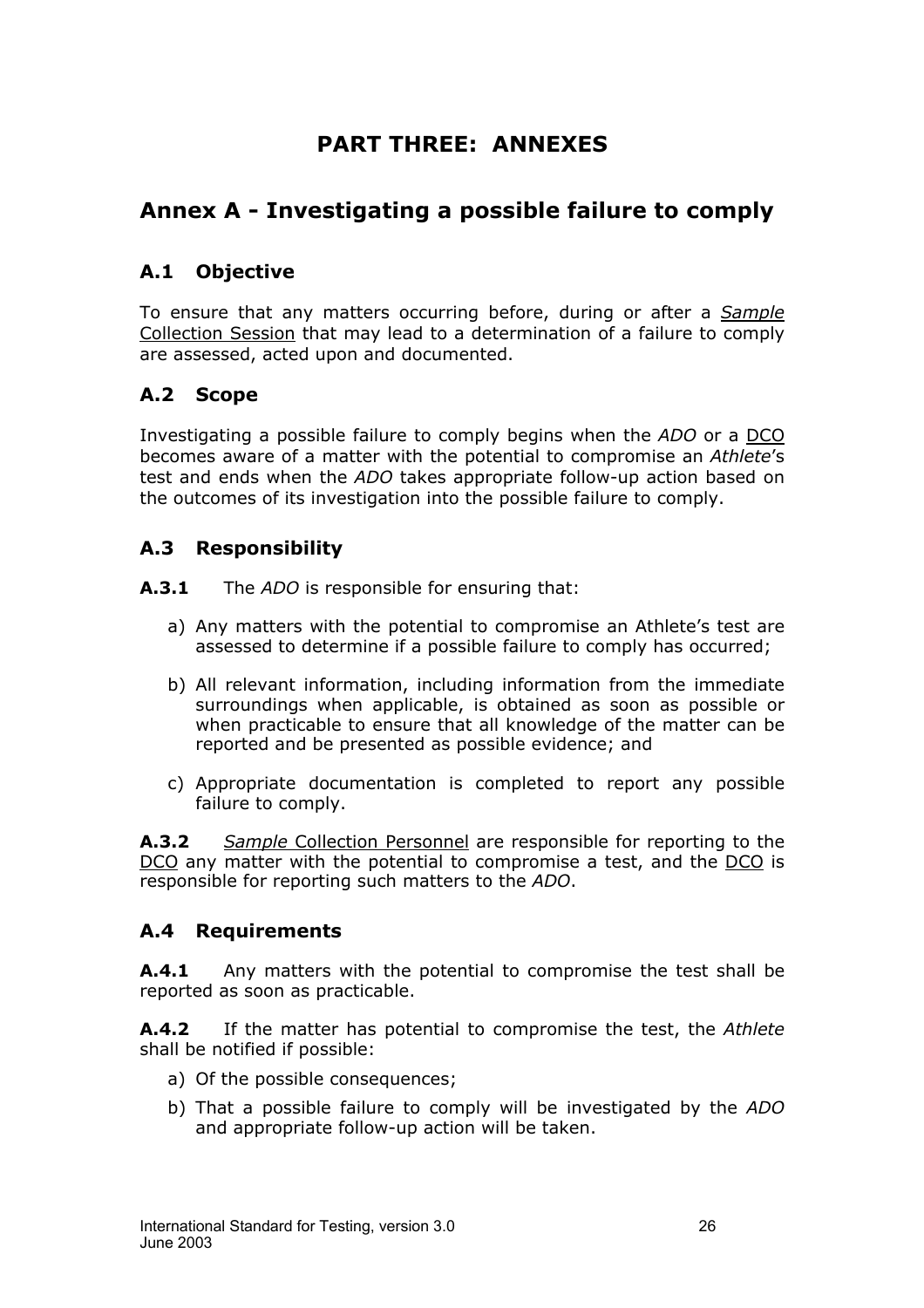**A.4.3** The necessary information about the possible failure to comply shall be obtained from all relevant sources as soon as possible and recorded.

**A.4.4** If possible, the *Athlete*'s *Sample* Collection Session shall be completed.

**A.4.5** The *ADO* shall establish a system for ensuring that the outcomes of its investigation into the possible failure to comply are considered for results management action and, if applicable, for further planning and *Testing*.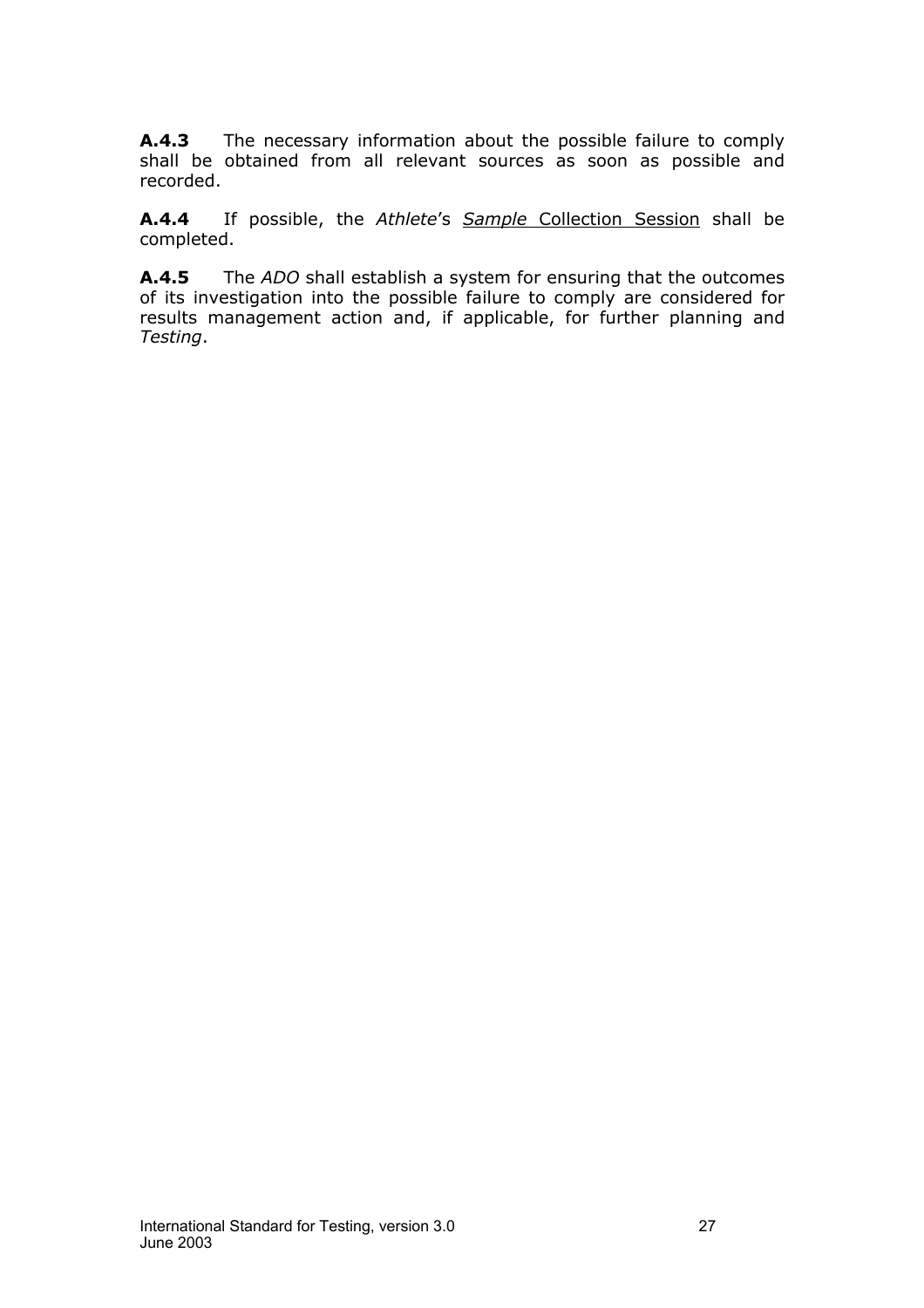# <span id="page-27-0"></span>**Annex B - Modifications for** *Athlete***s with disabilities**

# **B.1 Objective**

To ensure that the special needs of *Athlete*s with disabilities are provided as much as possible in relation to the provision of a *Sample*.

# **B.2 Scope**

The scope of determining whether modifications need to be considered starts with identification of situations where *Sample* collection involves *Athlete*s with disabilities and ends with the necessary modifications to *Sample* collection procedures and equipment as possible for these *Athlete*s.

# **B.3 Responsibility**

The *ADO* has responsibility for ensuring, when possible, that the DCO has any information and *Sample* Collection Equipment necessary to conduct a *Sample* Collection Session with an *Athlete* with a disability. The DCO has responsibility for the *Sample* collection.

# **B.4 Requirements**

**B.4.1** All aspects of notification and *Sample* collection for *Athlete*s with disabilities shall be carried out in accordance with the standard notification and *Sample* collection procedures unless modifications are necessary due to the *Athlete*'s disability.

**B.4.2** In planning or arranging *Sample* collection, the *ADO* and DCO shall consider whether there will be any *Sample* collection for *Athlete*s with disabilities that may require modifications to the standard procedures for notification or *Sample* collection, including *Sample* Collection Equipment and facilities.

**B.4.3** The DCO shall have the authority to make modifications as the situation requires when possible and as long as such modifications will not compromise the identity, security or integrity of the *Sample*.

**B.4.4** For *Athlete*s with a physical disability or a sensorial disability, the *Athlete* can be assisted by the *Athlete*'s representative or *Sample* Collection Personnel during the *Sample* Collection Session where authorised by the *Athlete* and agreed to by the DCO.

**B.4.5** For *Athlete*s with an intellectual disability, the *ADO* or DCO shall determine whether the *Athlete* must have a representative at the *Sample* Collection Session and the nature of the assistance that the representative must provide. Additional assistance can be provided by the representative or *Sample* Collection Personnel during the *Sample* Collection Session where authorised by the *Athlete* and agreed to by the DCO.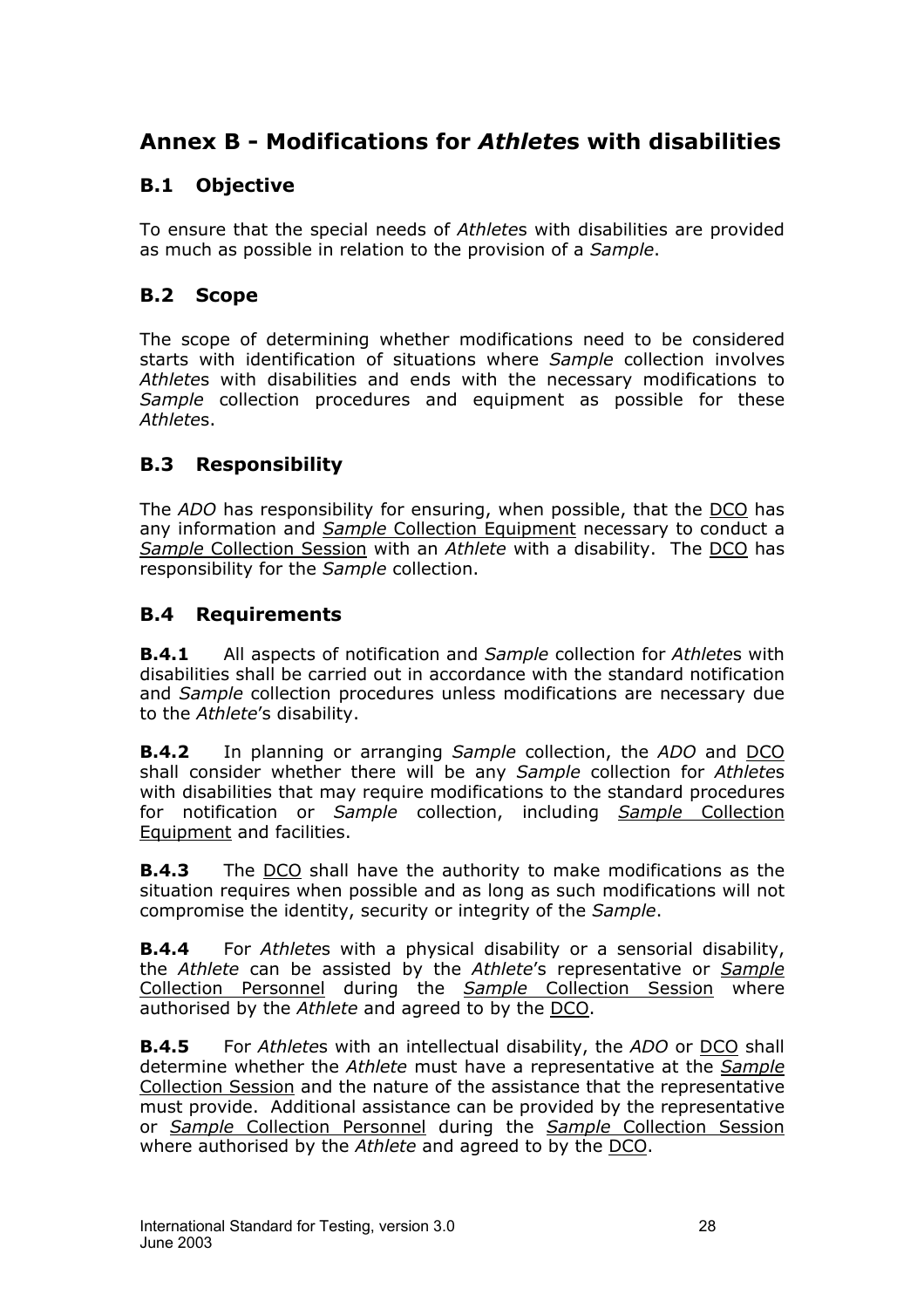**B.4.6** The DCO can decide that alternative *Sample* Collection Equipment or facilities will be used when required to enable the *Athlete* to provide the *Sample* as long as the *Sample*'s identity, security and integrity will not be affected.

**B.4.7** *Athletes* who are using urine collection or drainage systems are required to eliminate existing urine from such systems before providing a urine *Sample* for analysis.

**B.4.8** The DCO will record modifications made to the standard *Sample* collection procedures for *Athlete*s with disabilities, including any applicable modifications specified in the above actions.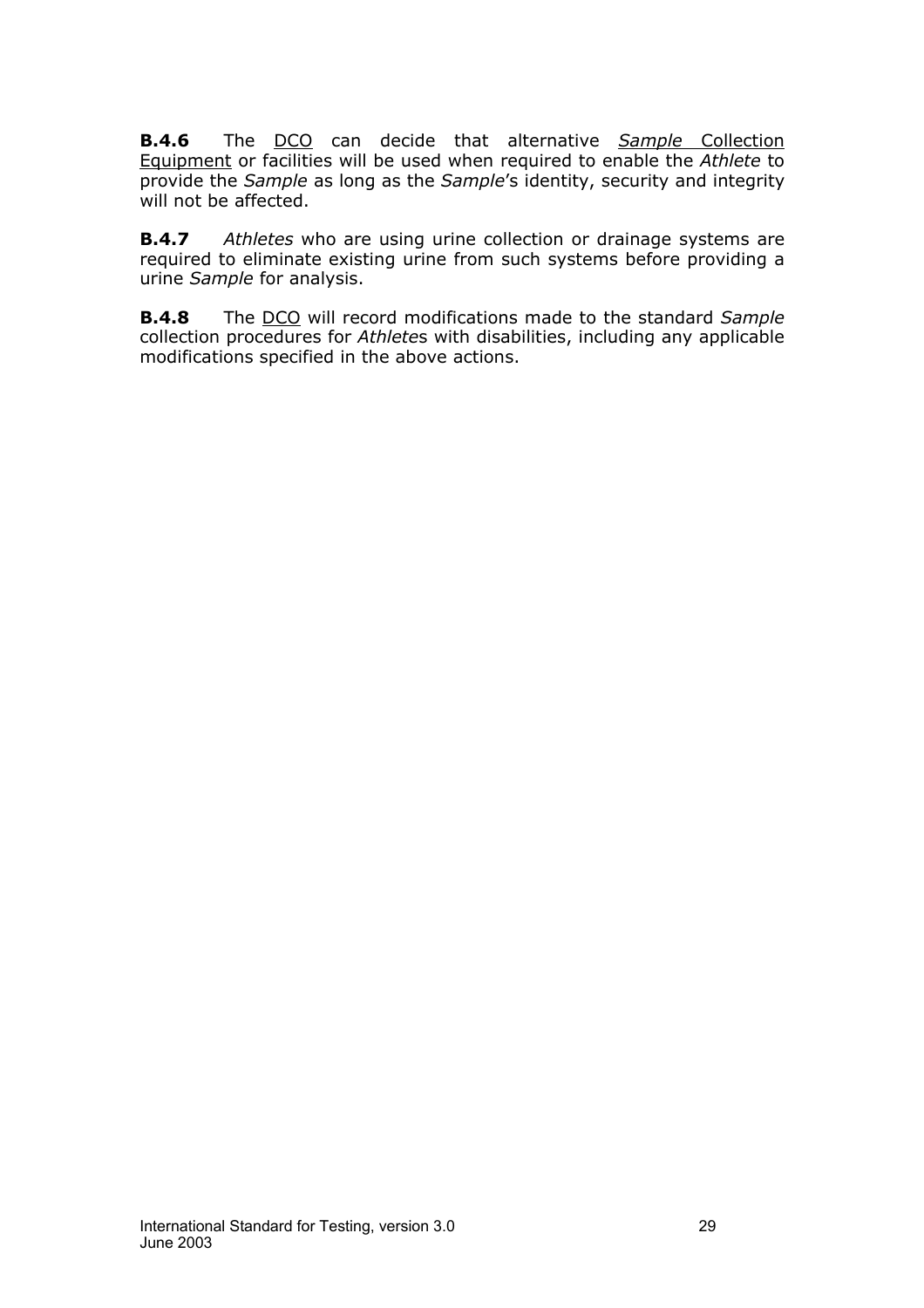# <span id="page-29-0"></span>**Annex C - Collection of urine** *Samples*

# **C.1 Objective**

To collect an *Athlete*'s urine *Sample* in a manner that ensures:

- a) Consistency with relevant principles of internationally recognised standard precautions in healthcare settings so that the health and safety of the *Athlete* and *Sample* Collection Personnel are not compromised;
- b) The *Sample* is of a quality and quantity that meets laboratory guidelines;
- c) The *Sample* is clearly and accurately identified; and
- d) The *Sample* is securely sealed.

# **C.2 Scope**

The collection of a urine *Sample* begins with ensuring the *Athlete* is informed of the *Sample* collection requirements and ends with discarding any residual urine remaining at the end of the *Athlete's Sample* Collection Session.

# **C.3 Responsibility**

The DCO has the responsibility for ensuring that each *Sample* is properly collected, identified and sealed. The DCO/Chaperone has the responsibility for directly witnessing the passing of the urine *Sample*.

# **C.4 Requirements**

**C.4.1** The DCO shall ensure that the *Athlete* is informed of the requirements of the *Sample* collection, including any modifications as provided for in Annex B – Modifications for *Athlete*s with disabilities.

**C.4.2** The DCO shall ensure that the *Athlete* is offered a choice of appropriate equipment for collecting the *Sample*. If the nature of an *Athlete*'s disability requires that he/she must use additional or other equipment as provided for in Annex B – Modifications for *Athlete*s with disabilities, the DCO shall inspect that equipment to ensure that it will not affect the identity or integrity of the *Sample*.

**C.4.3** The DCO shall instruct the *Athlete* to select a collection vessel.

**C.4.4** When the *Athlete* selects a collection vessel and for selection of all other *Sample* Collection Equipment that directly holds the urine *Sample*, the DCO will instruct the *Athlete* to check that all seals on the selected equipment are intact and the equipment has not been tampered with. If the *Athlete* is not satisfied with the selected equipment, he/she may select another. If the *Athlete* is not satisfied with any of the equipment available for the selection, this shall be recorded by the DCO.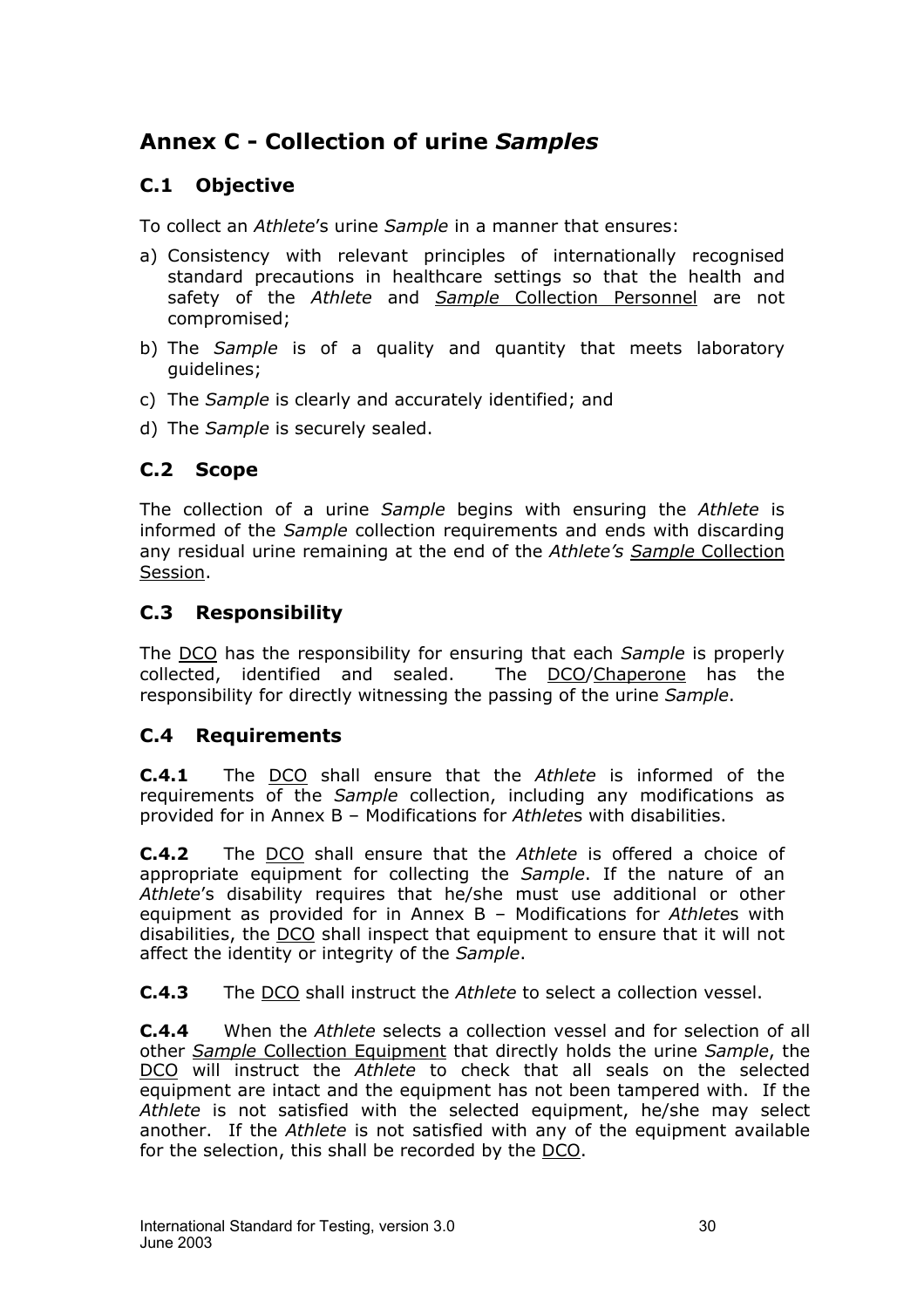If the DCO does not agree with the *Athlete*'s opinion that all of the equipment available for the selection is unsatisfactory, the DCO shall instruct the *Athlete* to proceed with the *Sample* Collection Session. If the DCO agrees with the reasons put forward by the *Athlete* that all of the equipment available for the selection is unsatisfactory, the DCO shall terminate the collection of the *Athlete*'s urine *Sample* and this shall be recorded by the DCO.

**C.4.5** The *Athlete* shall retain control of the collection vessel and any *Sample* provided until the *Sample* is sealed, unless assistance is required by an *Athlete*'s disability as provided for in Annex B – Modifications for *Athlete*s with disabilities.

**C.4.6** The DCO/Chaperone who witnesses the passing of the *Sample* shall be of the same gender as the *Athlete* providing the *Sample*.

**C.4.7** The DCO/Chaperone and *Athlete* shall proceed to an area of privacy to collect a *Sample*.

**C.4.8** The DCO/Chaperone shall witness the *Sample* leaving the *Athlete*'s body and record the witnessing in writing.

**C.4.9** The DCO shall use the relevant laboratory's specifications to verify, in full view of the *Athlete*, that the volume of the urine *Sample* satisfies the laboratory's requirements for analysis.

**C.4.10** Where the volume of urine is insufficient, the DCO shall conduct a partial *Sample* collection procedure as prescribed in Annex E – Urine *Samples* – insufficient volume.

**C.4.11** The DCO shall instruct the *Athlete* to select a *Sample* collection kit containing A and B bottles in accordance with C.4.4.

**C.4.12** Once a *Sample* collection kit has been selected, the DCO and the *Athlete* shall check that all code numbers match and that this code number is recorded accurately by the DCO.

If the *Athlete* or DCO finds that the numbers are not the same, the DCO shall instruct the *Athlete* to choose another kit in accordance with C.4.4. The DCO shall record the matter.

**C.4.13** The *Athlete* shall pour the relevant laboratory's prescribed minimum volume of urine into the B bottle, and then fill the A bottle as much as possible. The *Athlete* shall then fill the B bottle as much as possible with the remaining urine. The *Athlete* shall ensure that a small amount of urine is left in the collection vessel.

**C.4.14** The *Athlete* shall seal the bottles as directed by the DCO. The DCO shall check, in full view of the *Athlete*, that the bottles have been properly sealed.

**C.4.15** The DCO shall use the relevant laboratory's guidelines for pH and specific gravity to test the residual urine in the collection vessel to determine if the *Sample* is likely to meet the laboratory guidelines. If it is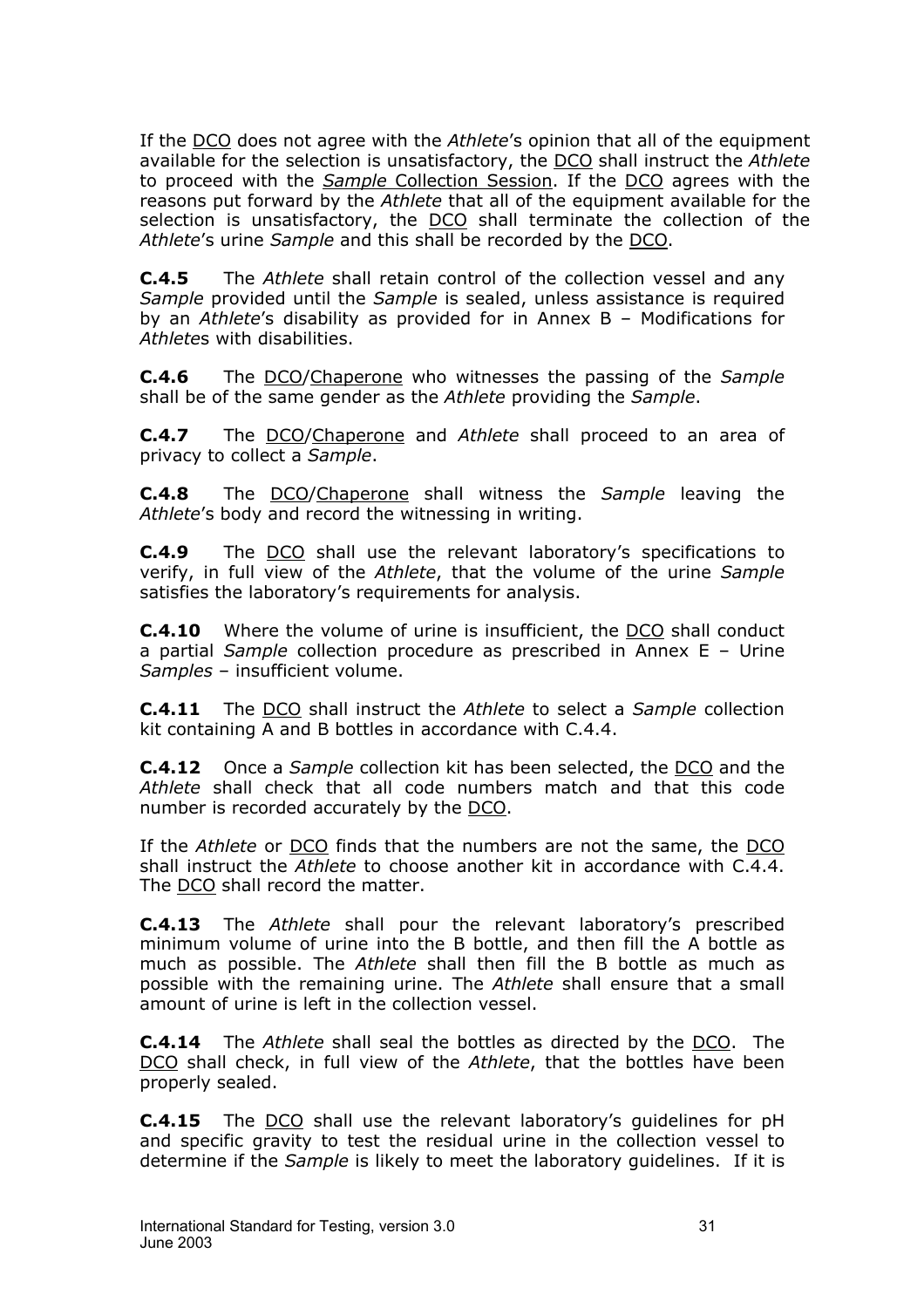not, then the DCO shall follow Annex F - Urine *Samples* - *Samples* that do not meet laboratory pH and specific gravity guidelines.

**C.4.16** The DCO shall ensure any residual urine that will not be sent for analysis is discarded in full view of the *Athlete*.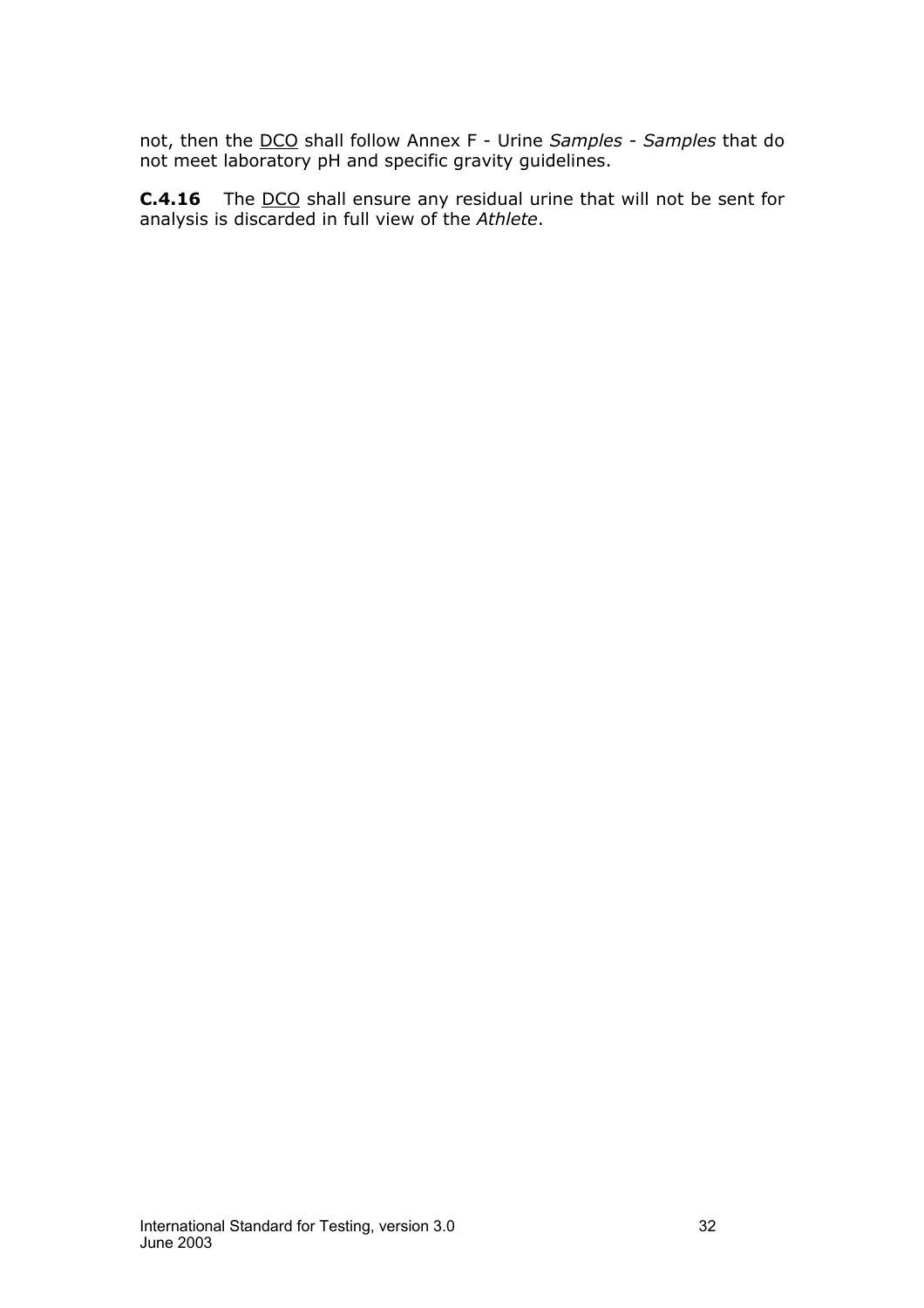# <span id="page-32-0"></span>**Annex D - Collection of blood Samples**

# **D.1 Objective**

To collect an *Athlete*'s blood *Sample* in a manner that ensures:

- a) The health and safety of the *Athlete* and *Sample* Collection Personnel are not compromised;
- b) The *Sample* is of a quality and quantity that meets the relevant analytical guidelines;
- c) The *Sample* is clearly and accurately identified; and
- d) The *Sample* is securely sealed.

# **D.2 Scope**

The collection of a blood *Sample* begins with ensuring the *Athlete* is informed of the *Sample* collection requirements and ends with properly storing the *Sample* prior to dispatch for analysis at the *WADA* accredited laboratory or as otherwise approved by *WADA*.

# **D.3 Responsibility**

- **D.3.1** The DCO has the responsibility for ensuring that:
- a) Each *Sample* is properly collected, identified and sealed; and
- b) All *Samples* have been properly stored and dispatched in accordance with the relevant analytical guidelines.

**D.3.2** The Blood Collection Official has the responsibility for collecting the blood *Sample*, answering related questions during the provision of the *Sample*, and proper disposal of used blood sampling equipment not required for completing the *Sample* Collection Session.

# **D.4 Requirements**

**D.4.1** Procedures involving blood shall be consistent with relevant principles of internationally recognised standard precautions in health care settings.

**D.4.2** Blood *Sample* Collection Equipment shall consist of, either an A sample tube, or an A sample tube and a B sample tube. If the sample collection consists solely of blood then a B sample shall be collected and used as a confirmation if required.

**D.4.3** The DCO shall ensure that the *Athlete* is informed of the requirements of the *Sample* collection, including any modifications as provided for in Annex B – Modifications for *Athlete*s with disabilities.

**D.4.4** The DCO/Chaperone and *Athlete* shall proceed to the area where the *Sample* will be provided.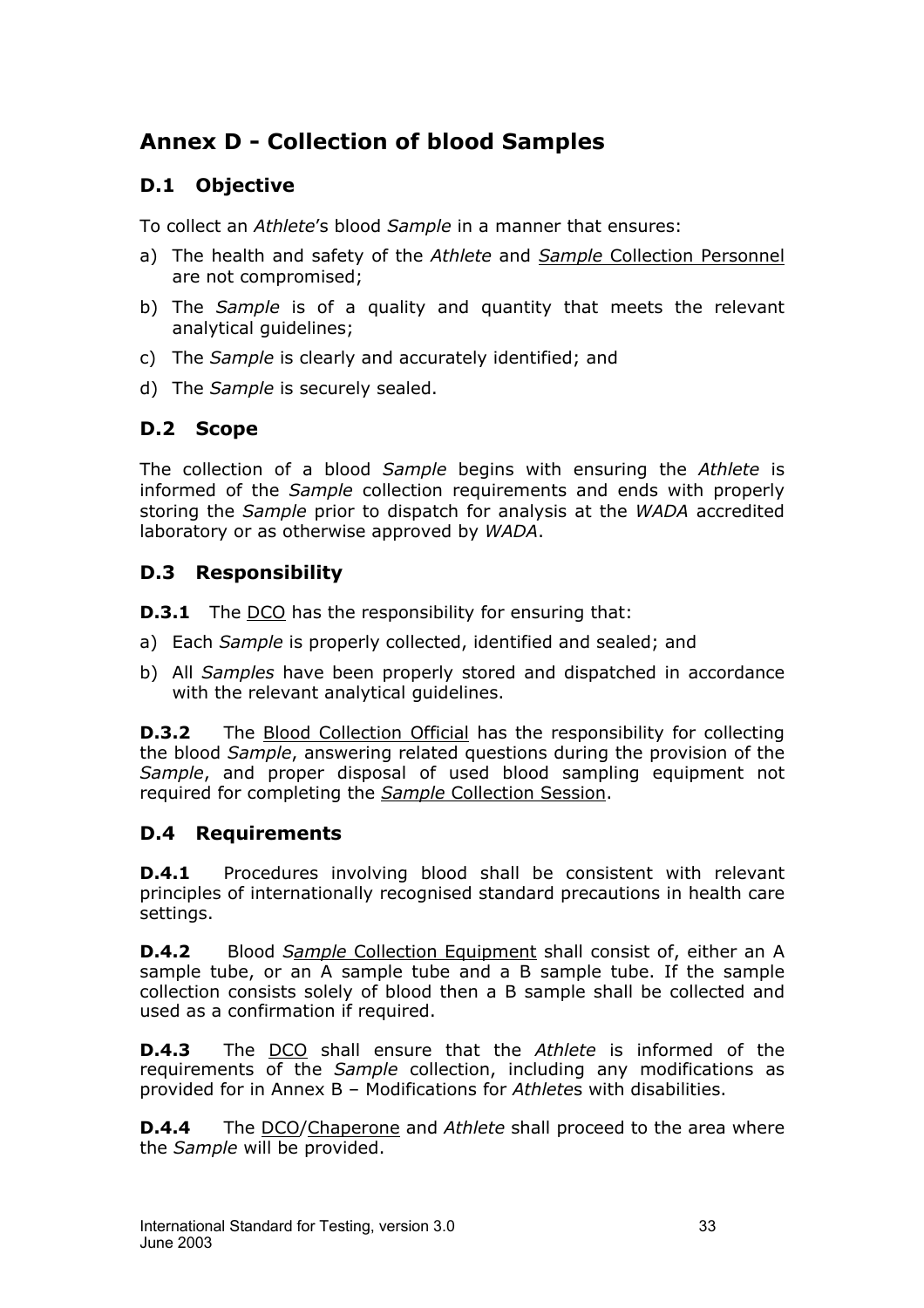**D.4.5** The DCO shall ensure the *Athlete* is offered comfortable conditions including being in a relaxed position for at least 10 minutes prior to providing a *Sample*.

**D.4.6** The DCO shall instruct the *Athlete* to select the *Sample* collection kit/s required for collecting the *Sample* and to check that the selected equipment has not been tampered with and the seals are intact. If the *Athlete* is not satisfied with a selected kit, he/she may select another. If the *Athlete* is not satisfied with any kits and no others are available, this shall be recorded by the DCO.

If the DCO does not agree with the *Athlete*'s opinion that all of the available kits are unsatisfactory, the DCO shall instruct the *Athlete* to proceed with the *Sample* Collection Session.

If the DCO agrees with the reasons put forward by the *Athlete* that all available kits are unsatisfactory, the DCO shall terminate the collection of the *Athlete*'s blood *Sample* and this shall be recorded by the DCO.

**D.4.7** When a *Sample* collection kit has been selected, the DCO and the *Athlete* shall check that all code numbers match and that this code number is recorded accurately by the DCO.

If the *Athlete* or DCO finds that the numbers are not the same, the DCO shall instruct the *Athlete* to choose another kit in accordance with D.4.5. The DCO shall record the matter.

**D.4.8** The Blood Collection Official shall clean the skin with a sterile disinfectant wipe or swab in a location unlikely to adversely affect the *Athlete* or his/her performance and, if required, apply a tourniquet. The Blood Collection Official shall take the blood *Sample* from a superficial vein into the final collection container. The tourniquet, if applied, shall be immediately removed after the venipuncture has been made.

**D.4.9** The amount of blood removed shall be adequate to satisfy the relevant analytical requirements for the *Sample* analysis to be performed.

**D.4.10** If the amount of blood that can be removed from the *Athlete* at the first attempt is insufficient, the Blood Collection Official shall repeat the procedure. Maximum attempts shall be three. Should all attempts fail, then the Blood Collection Official shall inform the DCO. The DCO shall terminate the collection of the blood *Sample* and record this and the reasons for terminating the collection.

**D.4.11** The Blood Collection Official shall apply a dressing to the puncture site/s.

**D.4.12** The Blood Collection Official shall dispose of used blood sampling equipment not required for completing the *Sample* Collection Session.

**D.4.13** The *Athlete* shall seal his/her *Sample* into the *Sample* collection kit as directed by the DCO. In full view of the *Athlete*, the DCO shall check that the sealing is satisfactory.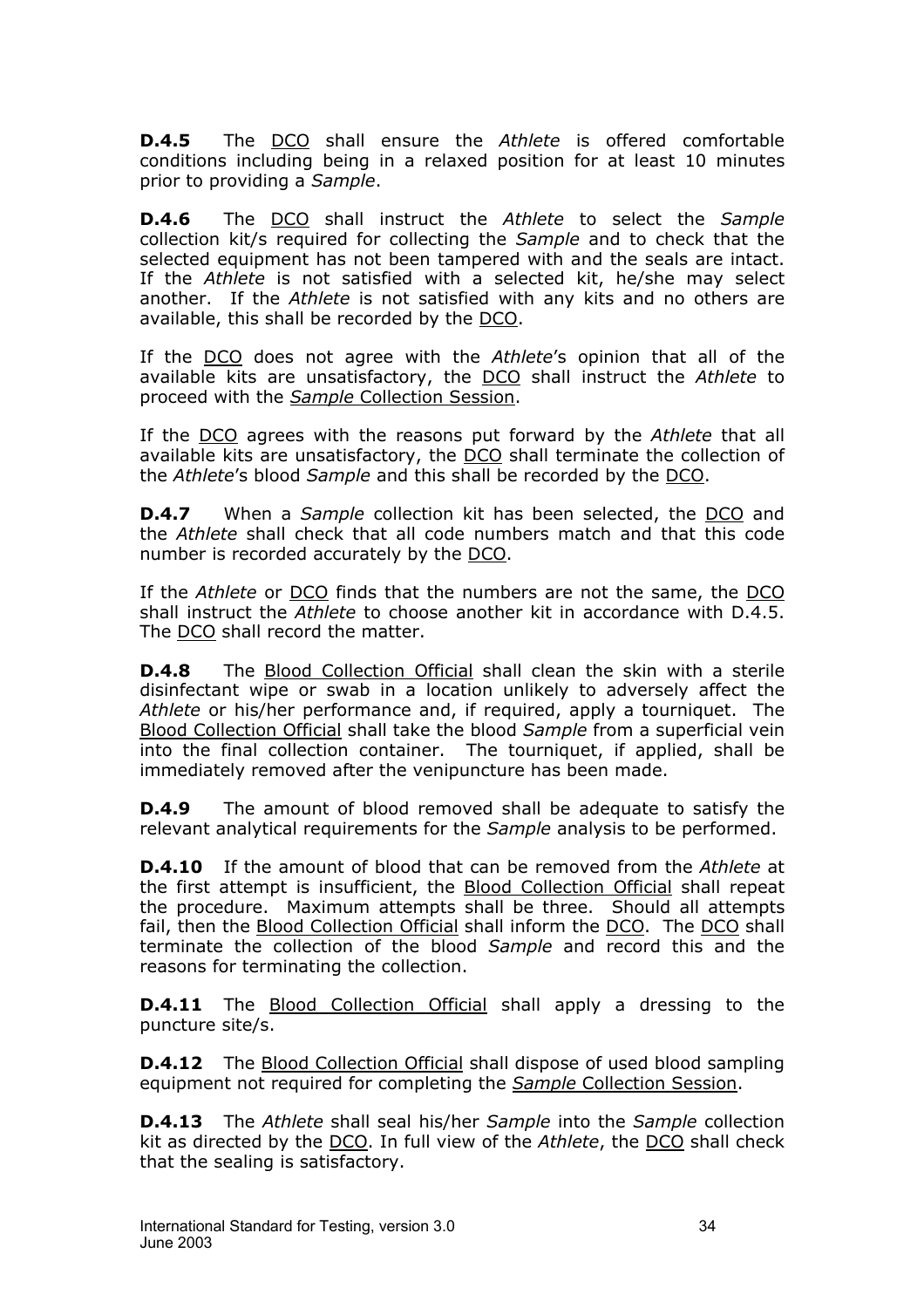**D.4.14** The sealed *Sample* shall be kept at a cool, but not freezing, temperature prior to analysis at the Doping Control Station or dispatch for analysis at the *WADA* accredited laboratory or as otherwise approved by *WADA*.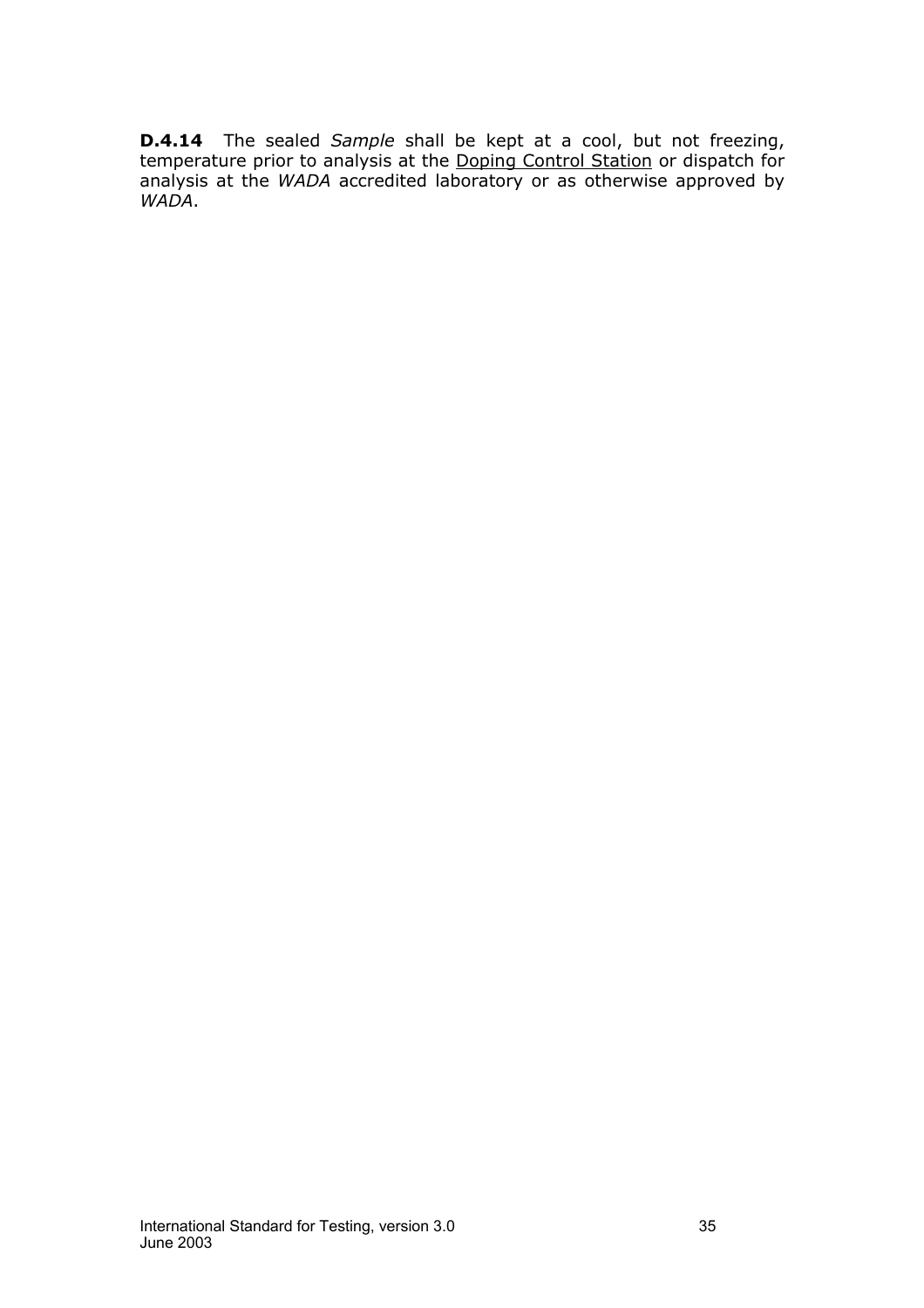# <span id="page-35-0"></span>**Annex E - Urine** *Samples* **- Insufficient volume**

# **E.1 Objective**

To ensure that where an insufficient volume of urine is provided, appropriate procedures are followed.

# **E.2 Scope**

The procedure begins with informing the *Athlete* that the *Sample* is of insufficient volume and ends with the provision of a *Sample* of sufficient volume.

# **E.3 Responsibility**

The DCO has the responsibility for declaring the *Sample* volume insufficient and for collecting the additional *Sample*/s to obtain a combined *Sample* of sufficient volume.

# **E.4 Requirements**

**E.4.1** If the *Sample* collected is of insufficient volume, the DCO shall inform the *Athlete* that a further *Sample* shall be collected to meet the relevant laboratory's volume requirements.

**E.4.2** The DCO shall instruct the *Athlete* to select partial *Sample* Collection Equipment in accordance with C.4.4.

**E.4.3** The DCO shall then instruct the *Athlete* to open the relevant equipment, pour the insufficient *Sample* into the container and seal it as directed by the DCO. The DCO shall check, in full view of the *Athlete*, that the container has been properly sealed.

**E.4.4** The DCO and the *Athlete* shall check that the equipment code number, and the volume and identity of the insufficient *Sample* are recorded accurately by the DCO. Either the *Athlete* or the DCO shall retain control of the sealed partial *Sample*.

**E.4.5** While waiting to provide an additional *Sample*, the *Athlete* shall remain under continuous observation and be given the opportunity to hydrate.

**E.4.6** When the *Athlete* is able to provide an additional *Sample*, the procedures for collection of the *Sample* shall be repeated as prescribed in Annex C – Collection of urine *Samples* until a sufficient volume of urine will be provided by combining the initial and additional *Sample*/s.

**E.4.7** When the DCO is satisfied that a sufficient volume of urine has been provided, the DCO and *Athlete* shall check the integrity of the seal/s on the partial *Sample* container/s containing the previously provided insufficient *Sample*/s. Any irregularity with the integrity of the seal/s will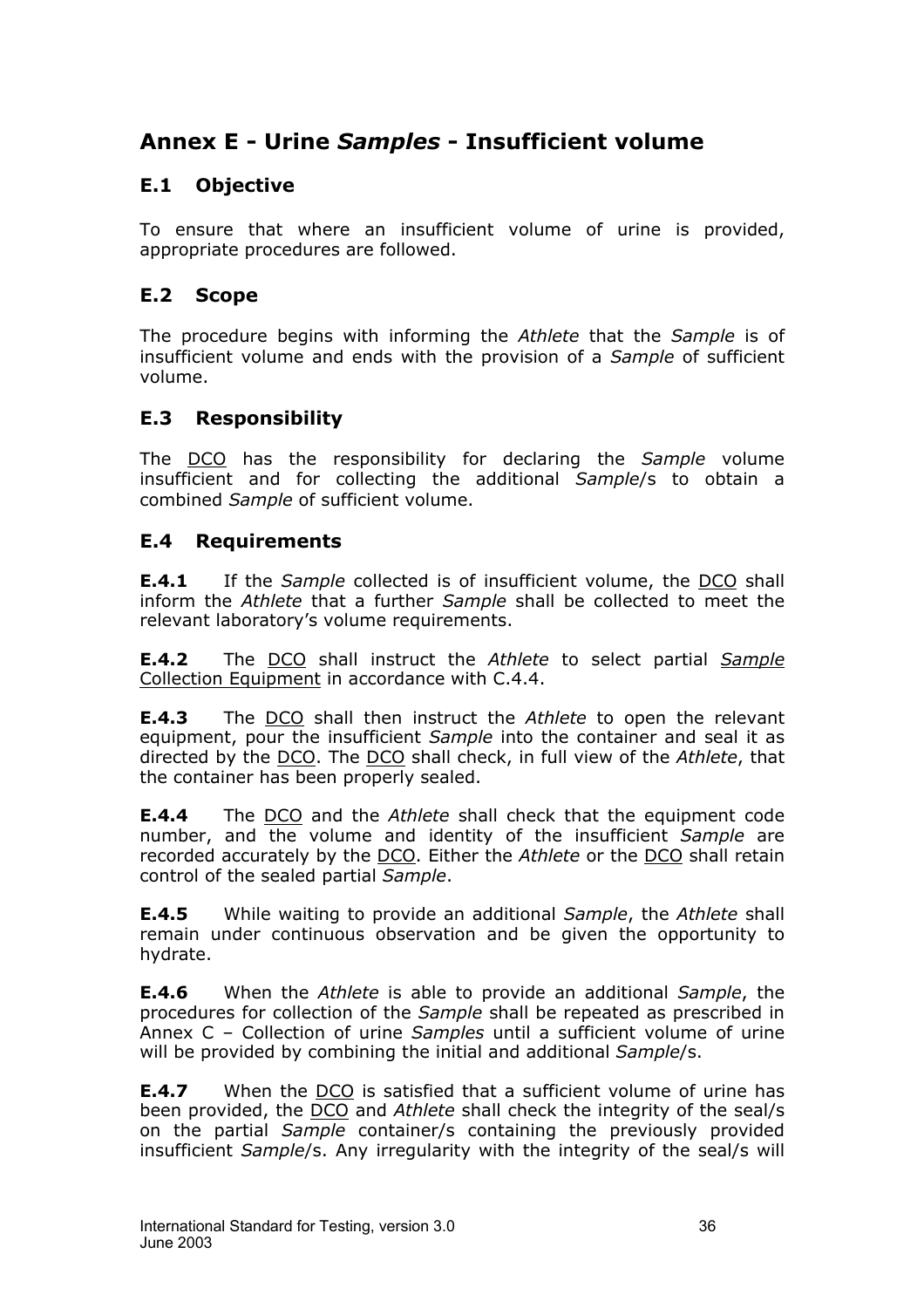be recorded by the  $DCO$  and investigated according to Annex A -Investigating a possible failure to comply.

**E.4.8** The DCO shall then direct the *Athlete* to break the seal/s and combine the *Samples*, ensuring that additional *Samples* are added sequentially to the first *Sample* collected until the required volume is met.

**E.4.9** The DCO and *Athlete* shall then continue with C.4.11.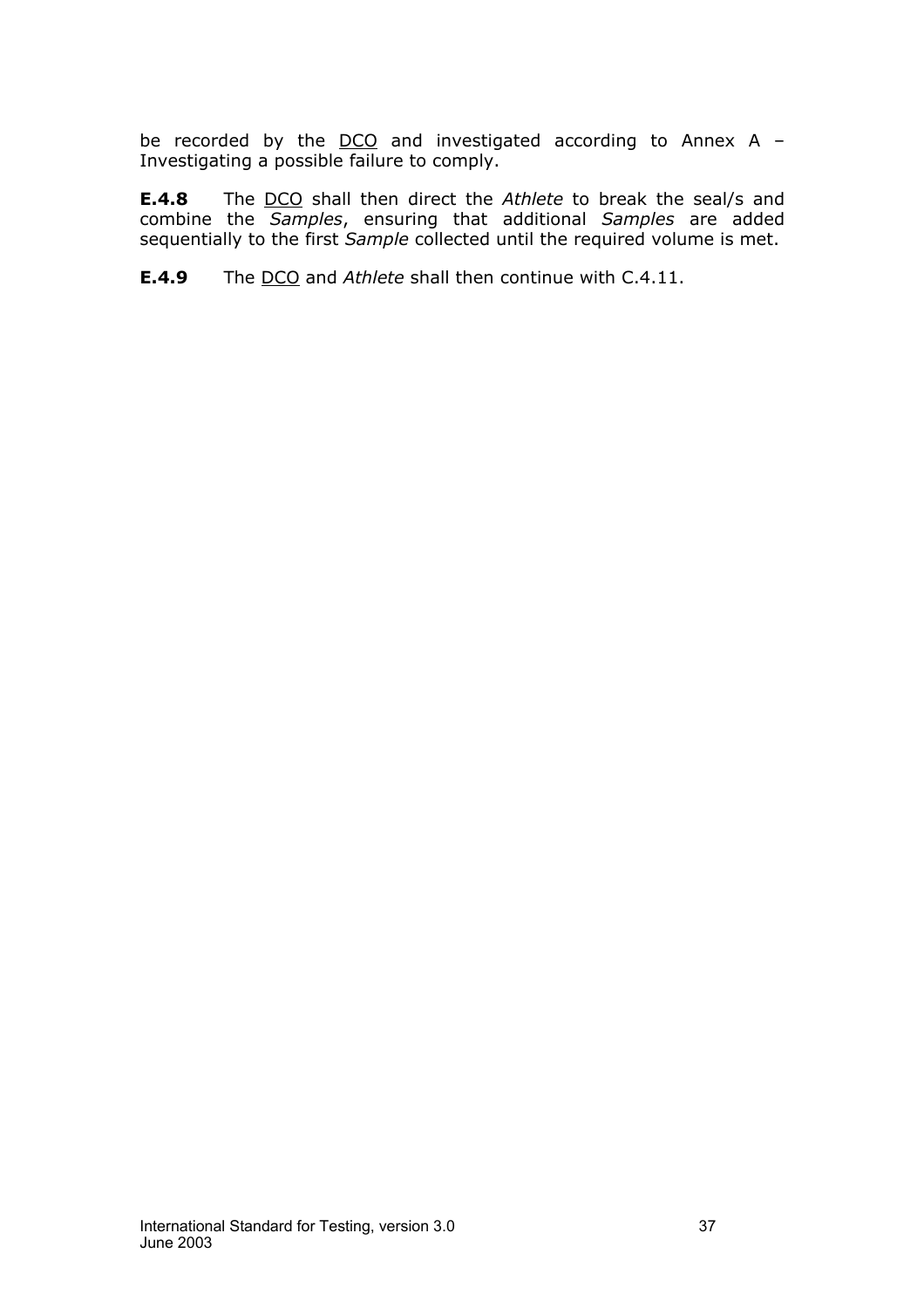# <span id="page-37-0"></span>**Annex F - Urine Samples - Samples that do not meet laboratory pH or specific gravity guidelines**

# **F.1 Objective**

To ensure that when the urine *Sample* does not meet the contracted laboratory pH or specific gravity guidelines, appropriate procedures are followed.

# **F.2 Scope**

The procedure begins with the DCO informing the *Athlete* that a further *Sample* is required and ends with the collection of a *Sample* that meets laboratory pH and specific gravity guidelines or appropriate follow-up action by the *ADO* if required.

## **F.3 Responsibility**

The *ADO* is responsible for establishing criteria for the number of additional *Samples* to be collected at the *Athlete*'s *Sample* Collection Session. If the additional *Sample/*s collected do not meet the relevant laboratory's guidelines for analysis, the *ADO* is responsible for scheduling a new *Sample* Collection Session for the *Athlete* and, if required, taking subsequent appropriate action.

The DCO is responsible for collecting additional *Sample/s* in accordance with the *ADO*'s criteria.

## **F.4 Requirements**

**F.4.1** The *ADO* shall establish criteria for the number of additional *Samples* to be collected by the DCO when the DCO determines that an *Athlete*'s *Sample* is unlikely to meet the relevant laboratory's pH or specific gravity guidelines.

**F.4.2** The DCO shall inform the *Athlete* that he/she is required to provide a further *Sample*.

**F.4.3** While waiting to provide an additional *Sample*, the *Athlete* shall remain under continuous observation.

**F.4.4** When the *Athlete* is able to provide an additional *Sample*, the DCO shall repeat the procedures for collection of the *Sample* as prescribed in Annex C – Collection of urine *Sample* and in accordance with the *ADO*'s criteria for the number of additional *Samples* to be collected as established in F.4.1.

**F.4.5** The DCO shall record that the *Sample*s collected belong to a single *Athlete* and the order in which the *Sample*s were provided.

**F.4.6** The DCO shall then continue with C.4.16.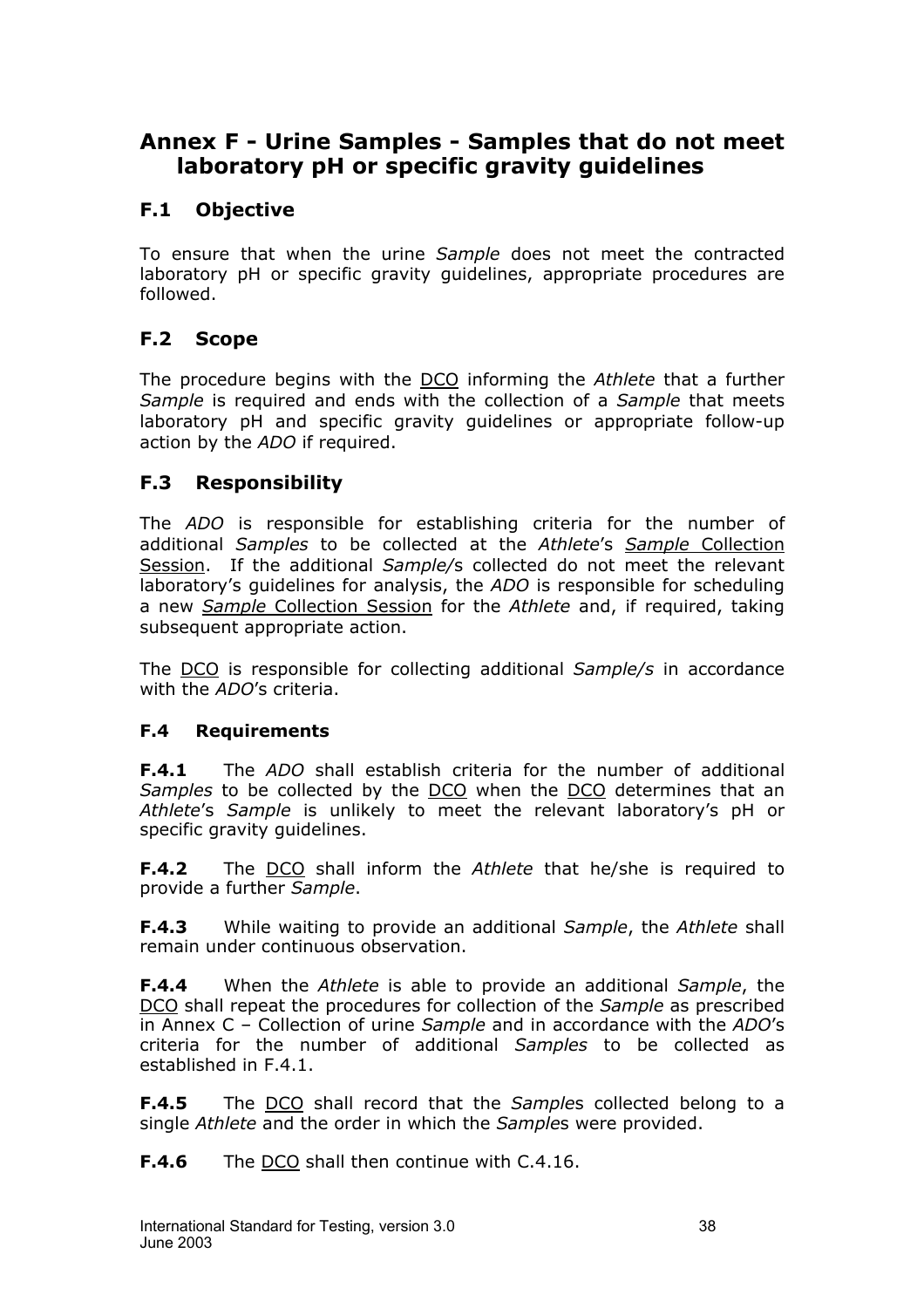**F.4.7** If it is determined by the relevant laboratory that all of the *Athlete's Sample*s do not meet the laboratory's pH and specific gravity requirements for analysis and this is not related to natural causes, the *ADO* shall schedule another *Sample* Collection Session for the *Athlete* as *Target Testing* as soon as possible.

**F.4.8** If the *Target Testing Sample* Collection Session also results in *Sample*s that do not meet the laboratory's pH and/or specific gravity requirements for analysis, the *ADO* shall investigate a possible anti-doping rule violation.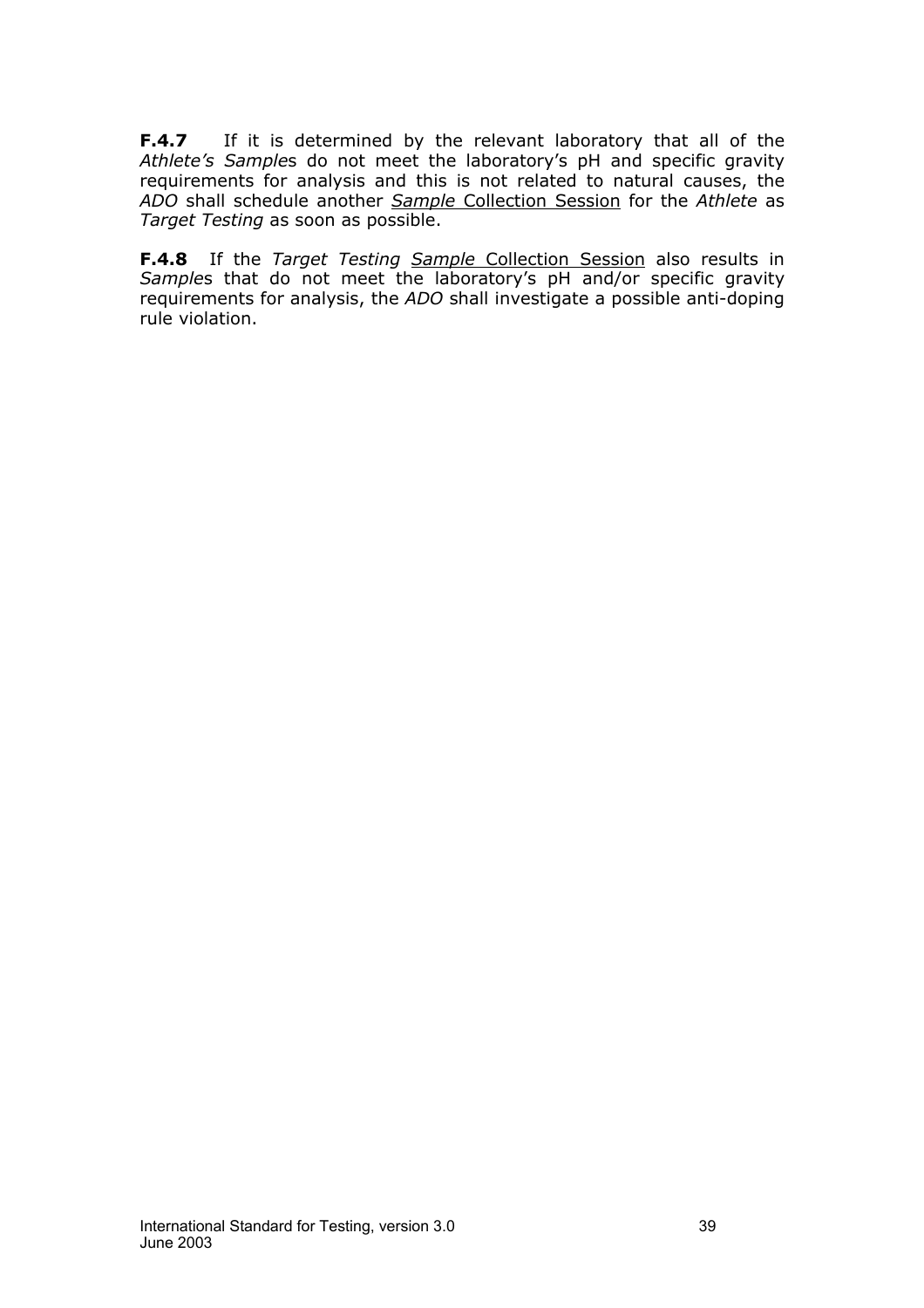# <span id="page-39-0"></span>**Annex G - Sample Collection Personnel Requirements**

# **G.1 Objective**

To ensure that Sample Collection Personnel have no conflict of interest and have adequate qualifications and experience to conduct *Sample* collection sessions.

# **G.2 Scope**

Sample Collection Personnel requirements starts with the development of the necessary competencies for Sample Collection Personnel and ends with the provision of identifiable accreditation.

# **G.3 Responsibility**

The *ADO* has the responsibility for all activities defined in this Annex G.

# **G.4 Requirements - Qualifications and Training**

G.4.1 The *ADO* shall determine the necessary competence and qualification requirements for the positions of Doping Control Officer, Chaperone and Blood Collection Official. The *ADO* shall develop duty statements for all Sample Collection Personnel that outline their respective responsibilities. As a minimum:

- a) Sample Collection Personnel shall be of adult age.
- b) Blood Collection Officials shall have adequate qualifications and practical skills required to perform blood collection from a vein.

G.4.2 The *ADO* shall ensure that Sample Collection Personnel that have an interest in the outcome of the collection or testing of a *Sample* from any *Athlete* who might provide a *Sample* at a session are not appointed to that *Sample* collection session. Sample Collection Personnel are deemed to have an interest in the collection of a *Sample* if they are:

- a) Involved in the planning of the sport for which testing is being conducted; or
- b) Related to, or involved in the personal affairs of any *Athlete* who might provide a *Sample* at that session.

G.4.3 The *ADO* shall establish a system that ensures that Sample Collection Personnel are adequately qualified and trained to carry out their duties.

G.4.4 The training program for Chaperones and Blood Collection Officiers as a minimum shall include studies of all relevant requirements of the testing process and familiarization of relevant standard precautions in healthcare settings.